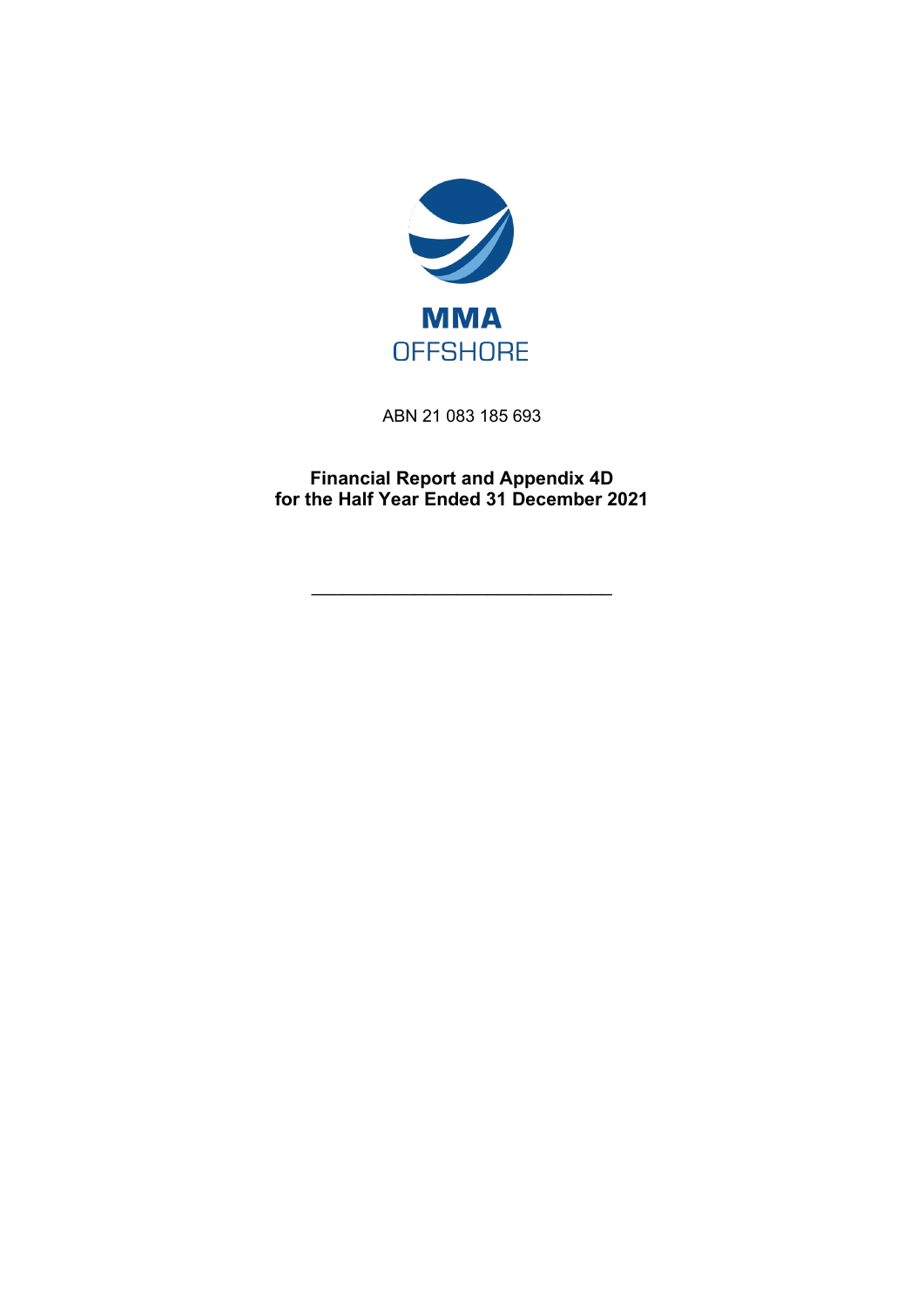# **Table of Contents**

| Condensed Consolidated Statement of Profit or Loss and Other Comprehensive Income  13 |  |
|---------------------------------------------------------------------------------------|--|
|                                                                                       |  |
|                                                                                       |  |
|                                                                                       |  |
|                                                                                       |  |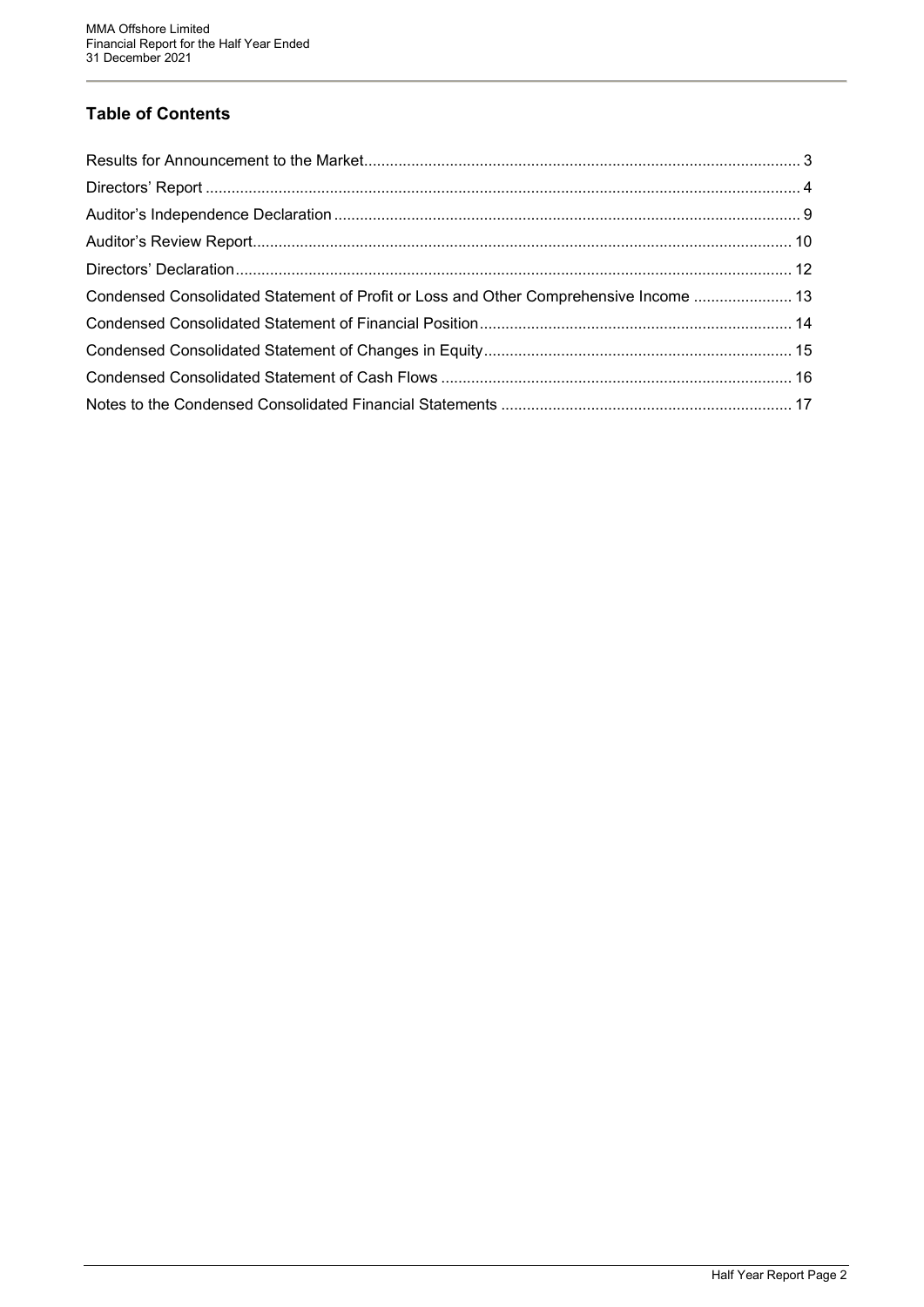# <span id="page-2-0"></span>**Results for Announcement to the Market**

**Current Reporting Period:** Half year ended 31 December 2021 **Previous Reporting Period:** Half year ended 31 December 2020

|                                                                          | 31 Dec 2021 | 31 Dec 2020 |                          |
|--------------------------------------------------------------------------|-------------|-------------|--------------------------|
| <b>Earnings</b>                                                          | \$'000      | \$'000      | % Change                 |
| Revenue from ordinary activities                                         | 137.267     | 119.883     | $\mathsf{\Lambda}14.5\%$ |
| Profit/(loss) before tax                                                 | (4, 436)    | 15.882      | $\downarrow$ 127%        |
| Profit/(loss) from ordinary activities after tax attributable to members | (5,248)     | 15.521      | $\downarrow$ 134%        |
| Net profit/(loss) attributable to members                                | (5,248)     | 15.521      | $\downarrow$ 134%        |

Information regarding the revenue and loss for the period is set out in the covering announcement accompanying this Report and in the Review of Operations in the Directors' Report on Page 4.

#### **Dividends**

Given the on-going market conditions, no interim dividend has been declared for the 2022 financial year.

| <b>Net Tangible Asset Backing</b>    | 31 Dec 2021 31 Dec 2020 |        |
|--------------------------------------|-------------------------|--------|
| Net tangible asset backing per share | \$0.80                  | \$0.83 |

The comparative net tangible asset backing has been adjusted to reflect the impact of the share consolidation completed in February 2021.

#### **Details of associates and joint ventures**

In November 2021, the Group acquired a 49.9% interest in Global Aqua Survey (GAS) Ltd, a subsea company operating in Taiwan. The consideration for the investment was 42.5 million New Taiwan dollars (A\$2.1m). The share of profit from the entity for the period was nil.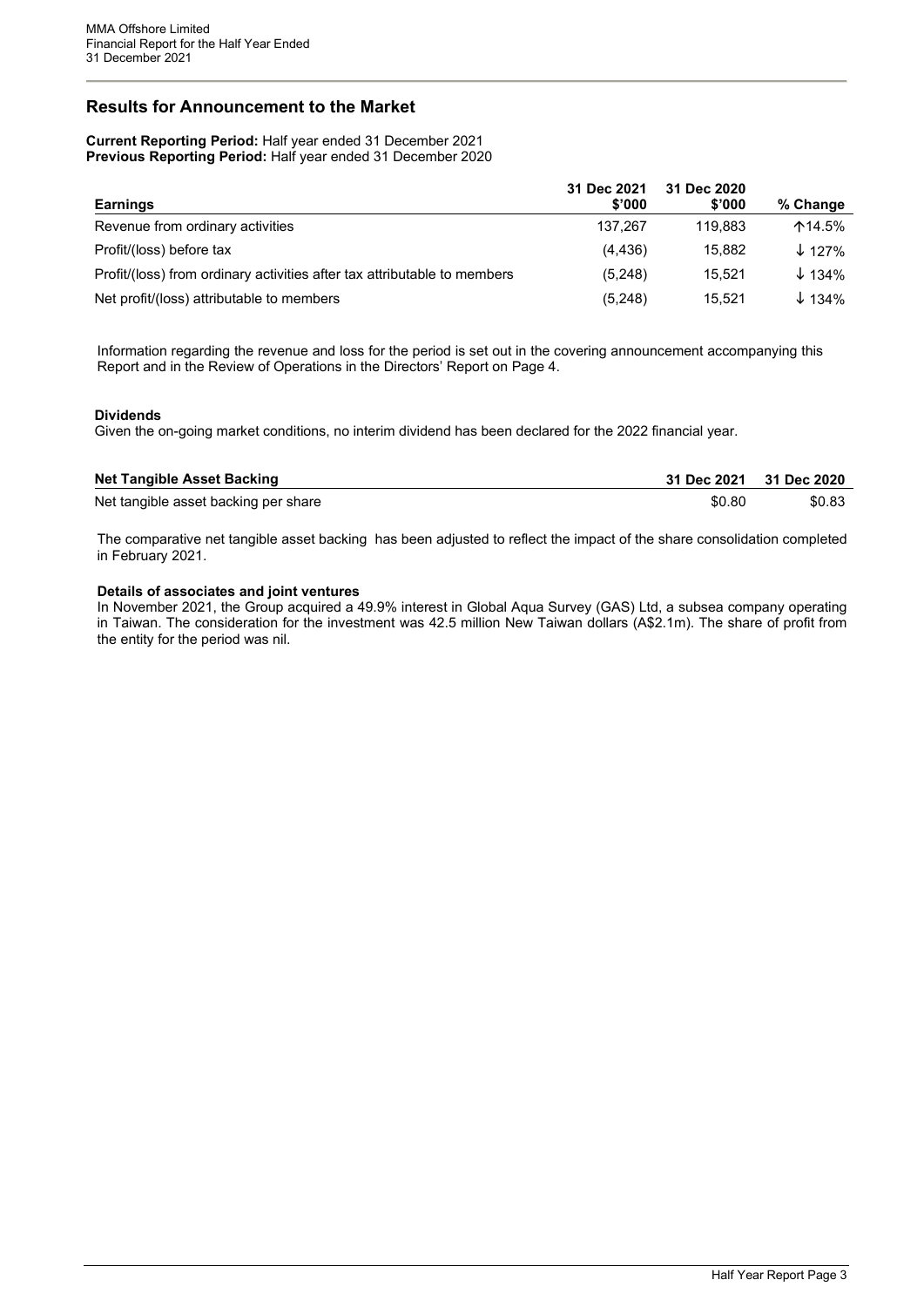#### <span id="page-3-0"></span>**Directors' Report**

The Directors of MMA Offshore Limited (MMA) submit herewith the Financial Report of the Company and its subsidiaries (the Group) for the half year ended 31 December 2021. In order to comply with the provisions of the Corporations Act 2001 (Cth), the Directors report as follows:

The names of the Directors of the Company during or since the end of the half year are:

- **Mr I Macliver**
- Mr CG Heng
- Mr P Kennan
- Mr D Ross
- Ms S Murphy
- Ms S Langer

Review of Operations

#### **Financial Result**

Revenue for the half was \$137.3 million, up 14.5% on the previous corresponding period. EBITDA was \$14.3 million, as compared to Reported EBITDA of \$38.3 million for the first half of FY2021. EBITDA for the previous corresponding period included a number of one-off benefits, including a \$14.8 million debt forgiveness benefit, government subsidies totalling \$6.2 million and doubtful debt recoveries of \$1.3 million, which were not repeated in the current financial year.

The financial result was significantly affected by COVID-19 with the increased transmissibility of the Delta and Omicron variants directly impacting our operations, resulting in vessel downtime, project delays and increased costs.

Cash at bank at 31 December 2021 was \$65.3 million, down from \$96.2 million at 30 June 2021, as a result of debt repayments totalling \$18.8 million, the transfer of \$8.8 million in exchange for a first-class bank guarantee in relation to the J&J crane legal dispute which is before the Singapore High Court and increased working capital requirements of \$8.3 million due to mobilisations of large project logistics scopes.

#### **Market Conditions**

At an operational level we have faced significant challenges due to COVID-19 with the increased transmissibility of new variants directly impacting our operations. Several vessels have been shut down for quarantine reasons during the first half and project timeframes have been impacted by ongoing border restrictions which have increased complexity with regard to mobilising personnel and assets across international and interstate borders. This has added significant cost to our operations and impacted the volume of work which can be undertaken.

The situation is continually evolving, and we are hopeful that as border restrictions and quarantine requirements ease, the burden on the business will reduce.

At a macro level, there are positive signs for activity in both the oil and gas and offshore wind sectors.

Offshore oil and gas sanctioning activity picked up during the 2021 calendar year with many projects which had been delayed due to COVID-19 achieving final investment decision. Offshore activity for the coming five years is expected to be positive with an estimated \$180 billion in new projects expected to be sanctioned in MMA's operating regions between 2022 and  $2026<sup>1</sup>$ . The oil price recovery has been sustained through 2021 with an average Brent oil price during the second half of US\$76/barrel and prices recently reaching a seven year high of over US\$90/barrel.

Offshore wind activity continues to grow strongly with over 3,000 turbines to be installed and US\$80 billion expected to be spent on offshore wind farm developments in Asia and Australia between 2022 and 2026<sup>1</sup>. As a vessel intensive activity, offshore wind is expected to drive significant additional vessel demand over that period.

We are also starting to see governments increase their focus on decommissioning requirements, which MMA is ideally positioned to support, with its combination of vessels, subsea and project logistics expertise.

#### **Strategy**

Our strategy is focused on extracting the maximum return from our core business, leveraging the recovery in oil and gas investment whilst continuing to diversify and grow our presence in the offshore wind and government services sectors, transforming our business along with the energy transition.

A key strategic focus is to continue to leverage our skills and assets across our vessels, subsea, project logistics and engineering businesses to deliver integrated project solutions for our clients across all of our key target markets. We have

<span id="page-3-1"></span>Rystad, Feb 2022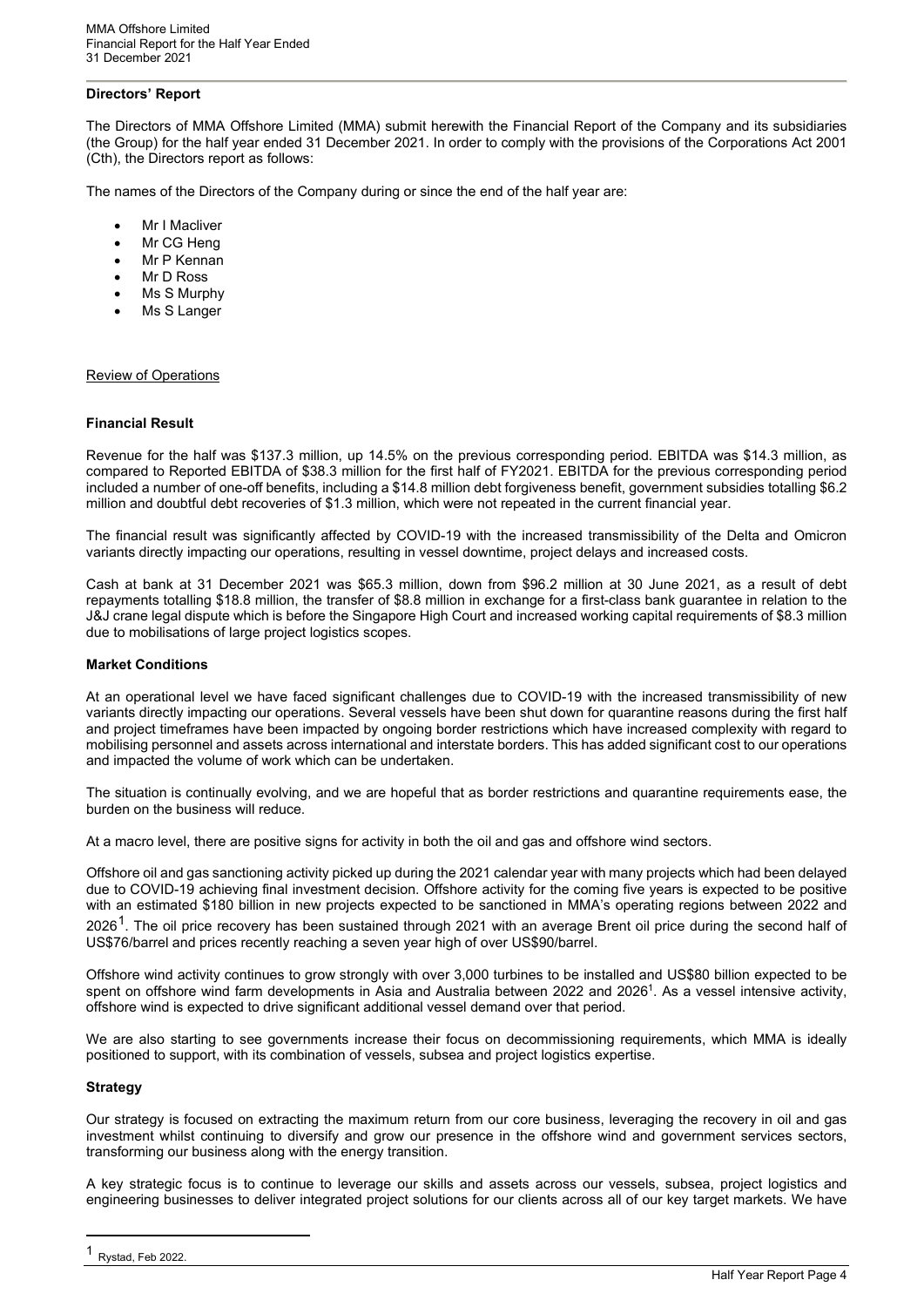successfully delivered a number of integrated projects over the past two years in both oil and gas and offshore wind and we will continue to refine our integrated service model with the aim of further embedding our services with our clients.

Whilst we expect oil and gas will be a fundamental part of the energy mix for some time, the focus on climate change has increased the pace of the transition to renewable energy, including offshore wind. We see renewables as a key future market for MMA with a significant number of new offshore wind farms expected to be developed in the Asia Pacific region over the coming decade. Over the past two years, MMA has supported a number of offshore wind development projects in Taiwan utilising our vessels and subsea services to deliver a range of work scopes.

A key part of our renewables strategy has been to establish local operating structures to enable us to operate under local content rules. We recently established a local entity in Taiwan and acquired a 49.9% share in a Taiwanese survey business to create a new entity "MMA Global Aqua" to facilitate our growth in that market. We also have a MOU in place with Worley to provide integrated inspection and maintenance services to the offshore wind market in Taiwan and the broader region. We will look to establish similar structures in South Korea, Japan and Vietnam as these markets develop.

We continue to target the government and defence sectors and are currently active in delivering hydrographic survey services to the Australian Navy as part of the HydroScheme Industry Partnership Program ("HIPP"). We have recently secured our third hydrographic survey scope and are investing in technology to continue growing this part of the business.

Underpinning the strategy is the marine expertise within our business which enables us to deliver innovative solutions to our clients to differentiate us from our competitors. We will continue to build and maintain this marine expertise to enable us to deliver our strategy.

MMA derived 23% of first half revenue from non-oil and gas sources including 9% from offshore wind and 4% from government services with a further 10% from other sources such as salvage, cable lay support and marine infrastructure.

#### **Balance Sheet**

As at 31 December 2021, MMA had Cash at Bank of \$65.3 million, down from \$96.2million at 30 June 2021.

The cash balance was impacted by a number of key items during the first half including:

- Voluntary debt repayments totalling \$18.8 million;
- Transfer of \$8.8 million in exchange for a first-class bank guarantee in relation to the J&J Cranes legal dispute, which is currently before the Singapore High Court;
- \$2.1 million in relation to MMA's investment into the MMA Global Aqua joint venture;
- Maintenance capital expenditure of \$4.0 million; and
- Increased working capital requirements due to mobilisations of project logistics work scopes requiring third party charters \$8.3 million.

As of 31 December 2021, MMA's Total Debt (Bank Debt plus lease liabilities) was \$155.4 million, down from \$173.6 million in June2021 and Net Debt ( Total Debt less Cash) was \$90.1 million as compared to \$77.4 million.

MMA's Net Debt / EBITDA based on the last 12 months EBITDA performance is 3.2x and Net Debt to Property Plant and Equipment is 24%.

MMA is currently trading within covenant limits, however a waiver is in place until 31 March 2022 in light of the current impacts of COVID-19 on the business.

In addition, MMA intends to apply the proceeds from future vessel sales to further reduce debt and improve our debt metrics.

#### **Asset Sales**

MMA currently has eight vessels classified as "Held for Sale" on the Balance Sheet at an estimated value of \$31.7 million. MMA is currently in advanced negotiations on four vessels which if proceed to completion would settle during the second half of the financial year, with active enquiries on a further three vessels.

The lessor of our Batam Shipyard also has an option to purchase the facility for a total of US\$15.0 million (A\$21 million). The option to purchase may be exercised by the lessor at any time up to 12 March 2024.

#### **Cost Control**

Cost control remains an ongoing key focus for MMA whilst ensuring we maintain the quality and safety of our operations. The pandemic has increased the costs and complexity of our operations and has resulted in vessel down time and project delays due to positive cases, as well as increased costs associated with moving crew and assets across international and interstate borders, whilst complying with dynamic quarantine and border restrictions.

The unaudited estimated additional direct cost to the business for the first half was in the range of \$2.5 - 3.0 million, with indirect and lost opportunities further compounding the commercial effect of COVID-19.

Whilst we have stripped a significant amount of overhead out of the business in recent years, we continue to seek further efficiencies in our existing business whilst ensuring we invest in the development of our new growth markets.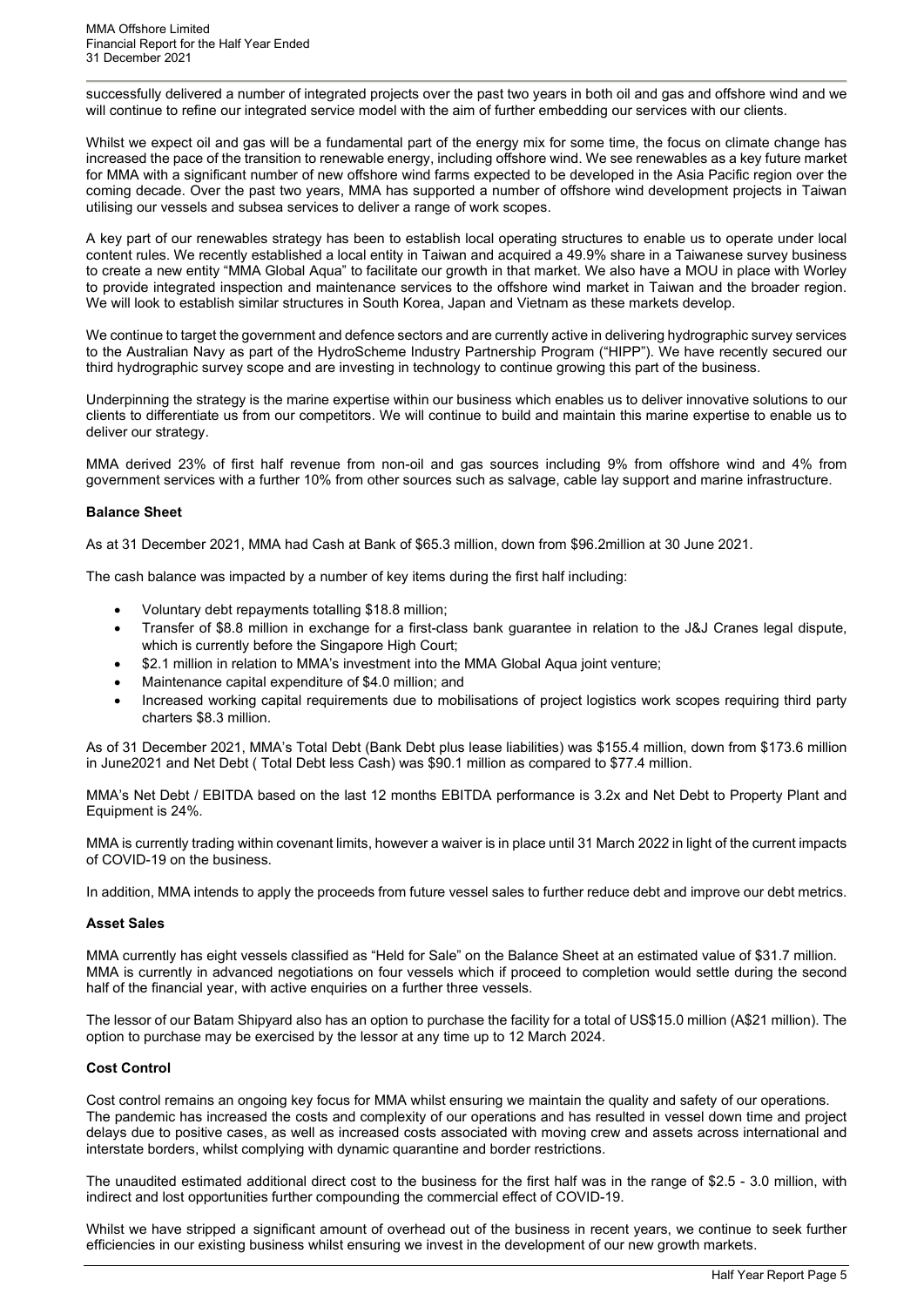### **Operational Update**

#### *Vessel Services*

Vessel revenue was \$92.0 million for the first half and Vessel EBITDA was \$17.4 million, as compared to revenue of \$88.1 million and EBITDA of \$22.7 million for the previous corresponding period.

The financial performance of the vessel division was significantly impacted by COVID-19 with vessel downtime resulting from positive COVID-19 cases within our crews, increased costs associated with quarantine requirements and reduced activity in South East Asia, particularly Malaysia as a result of projects being deferred due to the pandemic.

Average utilisation for the half year was 66%, up from 55% in the first half of FY2021. AHT utilisation was 87% (pcp 81%), PSV utilisation was 76% (pcp 72%) and MPSV utilisation was 64% (pcp 80%). Utilisation on the remaining eight AHTS vessels improved to 49% from 22% in the previous corresponding period as a result of project logistics work in Australia and the impact of selling a number of underutilised vessels in the previous financial year. We continue to progress our strategy to largely exit the AHTS segment, which is more commoditised and not in line with our future strategic direction.

As at 31 December 2021, 26% of available vessel days for the coming 12-month period were contracted, increasing to 39% taking into account highly probable contract awards and extension periods. This compares to 30% and 36% at the same time last year. Recent awards have increased the contracted position at 31 January 2022 to 31% firm and 40% including option periods.

MMA recently secured a number of new vessel contracts including:

- A contract renewal with Woodside for the Mermaid Cove for a period of 3.5 years with a further 1.5 years in option periods. In conjunction with Woodside, MMA will fit the Mermaid Cove with battery technology to make the vessel more efficient and lower the overall carbon footprint of the vessel;
- A new contract for the MMA Privilege to provide accommodation and walk to work support services for a long-term client in Côte d'Ivoire. The contract is for a period of two years firm, commencing in March 2022, with the vessel mobilising from Singapore in February 2022;
- A five-year contract renewal for the MMA Brewster to provide production support services for INPEX operated Ichthys LNG, with a further five one- year extension options thereafter; and
- A one-year extension of the MMA Inscription with Santos at Bayu-Undan in the Timor Sea.

These contract extensions add to MMA's baseload of contracted earnings for the vessel business, increasing the contracted revenue backlog from the position at the start of the financial year.

MMA continued to have a number of vessels on longer-term contract including:

- The MMA Plover continues on a two-year plus options contract with INPEX, providing drilling rig support services for the Ichthys LNG field;
- The MMA Vision is supporting OMV in New Zealand on a three-year contract with further options to extend; and
- The MMA Pinnacle is due to complete its three-year contract with iTech 7, Subsea 7's Life of Field business unit and return to the MPSV fleet after its five-year docking.

Other key activities during the first half included:

- The Mermaid Searcher continued on contract with UPS providing support services for the Northern Endeavour FPSO decommissioning project;
- Four vessels, the MMA Leveque, MMA Responder, MMA Crystal and MMA Pride supported wind farm developments and maintenance activities in Taiwan;
- MMA had a number of vessels supporting our project logistics division's contract with Subsea 7 for tug and barge and other logistics support for Julimar Stage 2. The vessels are now supporting Technip on another major project logistics scope in the North West Shelf;
- The MMA Prestige completed a number of subsea scopes in South East Asia including support services for salvage operations in Sri Lanka; and
- The MMA Vigilant recently mobilised for an integrated IMR scope with our subsea division for Oil Search.

The outlook for the vessel business is looking more positive with recent contract renewals locking in a firm baseload of contracted earnings going forward. Macro conditions are improving across our markets; however, we expect the impacts of COVID-19 to be an ongoing challenge through the second half.

#### *Subsea Services*

Subsea revenue was \$30.3 million for the first half and Subsea EBITDA was \$0.5 million, as compared to revenue of \$31.3 million and an EBITDA loss of \$(1.2) million in the previous corresponding period.

Significant improvements have been made in terms of business and operational processes over the past 12 months and we are starting to see this translate into improved operational and financial performance.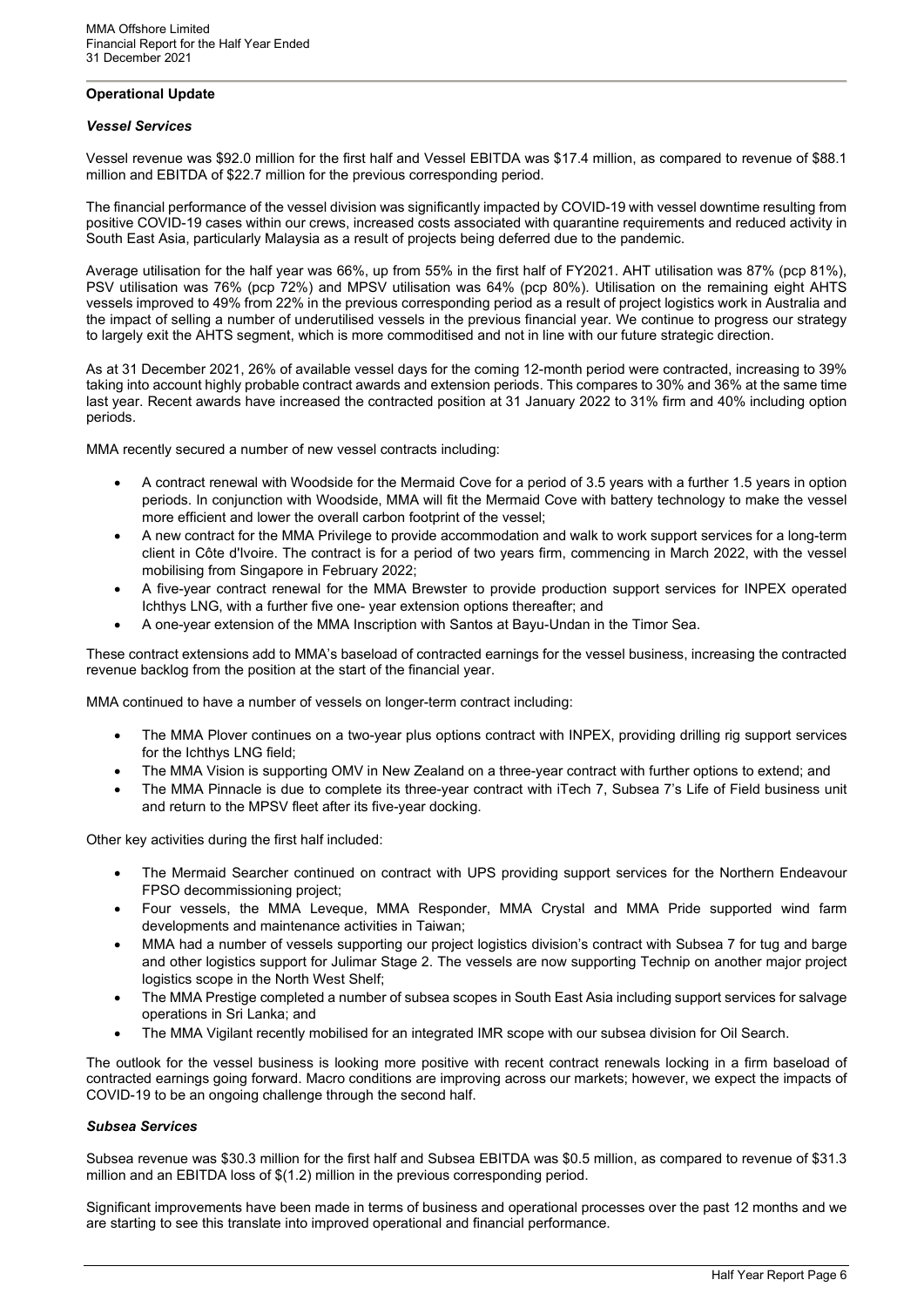The subsea division continued to be impacted by COVID-19 particularly in South-East Asia and the United Kingdom where activity was well below average levels. The pandemic continues to cause project delays and difficulties in mobilising personnel to project locations impacting our revenue and costs.

Notwithstanding the impacts of the pandemic, the subsea business had a relatively positive first half.

A number of new projects were secured during the period including:

- A survey scope for the Tas Networks Marinus Link cable project in Tasmania;
- A hydrographic survey scope off Tasmania for the Australian Navy as part of the HIPPs Program;
- An inspection, maintenance and repair scope for Oil Search in Papua New Guinea; and
- A further jetty remediation scope for South 32 in Groote Eylandt.

Rig positioning activity was strong during the first half with MMA supporting rig moves for Woodside, INPEX, Beach Energy and Santos under our long-term frame agreements as well as for Jadestone.

Subsea stabilisation activity was also strong with a number of large grouting and scour protection projects undertaken for Subsea 7, Technip and McDermott.

We also conducted a number of integrated work scopes utilising the MMA Prestige and MMA Vigilant, however, activity was limited due to COVID-19 particularly in South East Asia.

We continue to make inroads into the offshore wind market and completed a number of projects during the first half including a site investigation survey for a major offshore wind development and several smaller scopes. We also completed the acquisition of 49.9% of a Taiwanese survey company to form MMA Global Aqua, to actively target opportunities with the benefit of a local partner. The MMA Crystal was recently fitted with a suite of subsea equipment with the vessel to be permanently located in Taiwan. We are also actively developing inspection and maintenance opportunities in collaboration with Worley as part of our joint venture agreement.

The UK business experienced lower activity due to COVID-19 but in recent months the market has begun to pick up and a number of sizeable work scopes have been secured.

The macro outlook for the subsea business is beginning to improve and activity levels have picked up in recent months. Whilst, COVID-19 continues to be a challenge, we expect the performance of the subsea business to continue to improve.

#### *Project Logistics*

The Project Logistics division generated revenue for the half year of \$24.5 million up from \$7.1 million and an EBITDA loss of \$(0.1) million, down from \$0.7 million.

The negative EBITDA result for the half was the result of a number of factors including:

- One-off costs of \$(0.94) million in relation to the closure of the Tuas Shipyard in Singapore at the end of the lease period;
- A provision for legal costs and interest in relation to the J&J crane dispute of \$(0.66) million;
- Higher than anticipated mobilisation costs due to COVID-19;
- COVID-19 related delays on projects which increased the holding costs on vessel spreads which had been mobilised into Australia for an earlier anticipated commencement. MMA anticipates that a proportion of the additional costs incurred will be recouped in the second half pending the outcome of variation claims.

Key projects undertaken by the Project Logistics division during the first half included:

- A logistics scope for Subsea 7 supporting the transport of subsea equipment from South-East Asia to Australia for the Julimar 2 Project. The vessel spread consisted of four tugs and two barges with three of the tugs coming from MMA's fleet and the remainder chartered in from third parties; and
- A logistics scope supporting Technip on a large subsea installation project in the North West Shelf with a 10-vessel spread (six tugs, four barges). The project was initially planned to commence in direct continuation of Julimar 2 but was delayed and is now due to be completed in the second half.

The Project Logistics division has also been successful in making inroads into the South East Asian market and is currently completing logistics projects in the Philippines and India which will also contribute to the second half.

The Batam Shipyard commenced generating rental income from the sublease to WASCO during the first half. WASCO currently have a purchased option on the yard for US\$15 million to be exercised at their discretion any time before March 2024. MMA has retained access to a portion of the facility and waterfront for its own operations.

MMA's facility in Tuas, Singapore was recently handed back to the Singapore Government at the end of the lease period. MMA has secured laydown area, warehouse facilities and wharf access at a state of the art third party facility in Singapore for future vessel mobilisations and maintenance as required.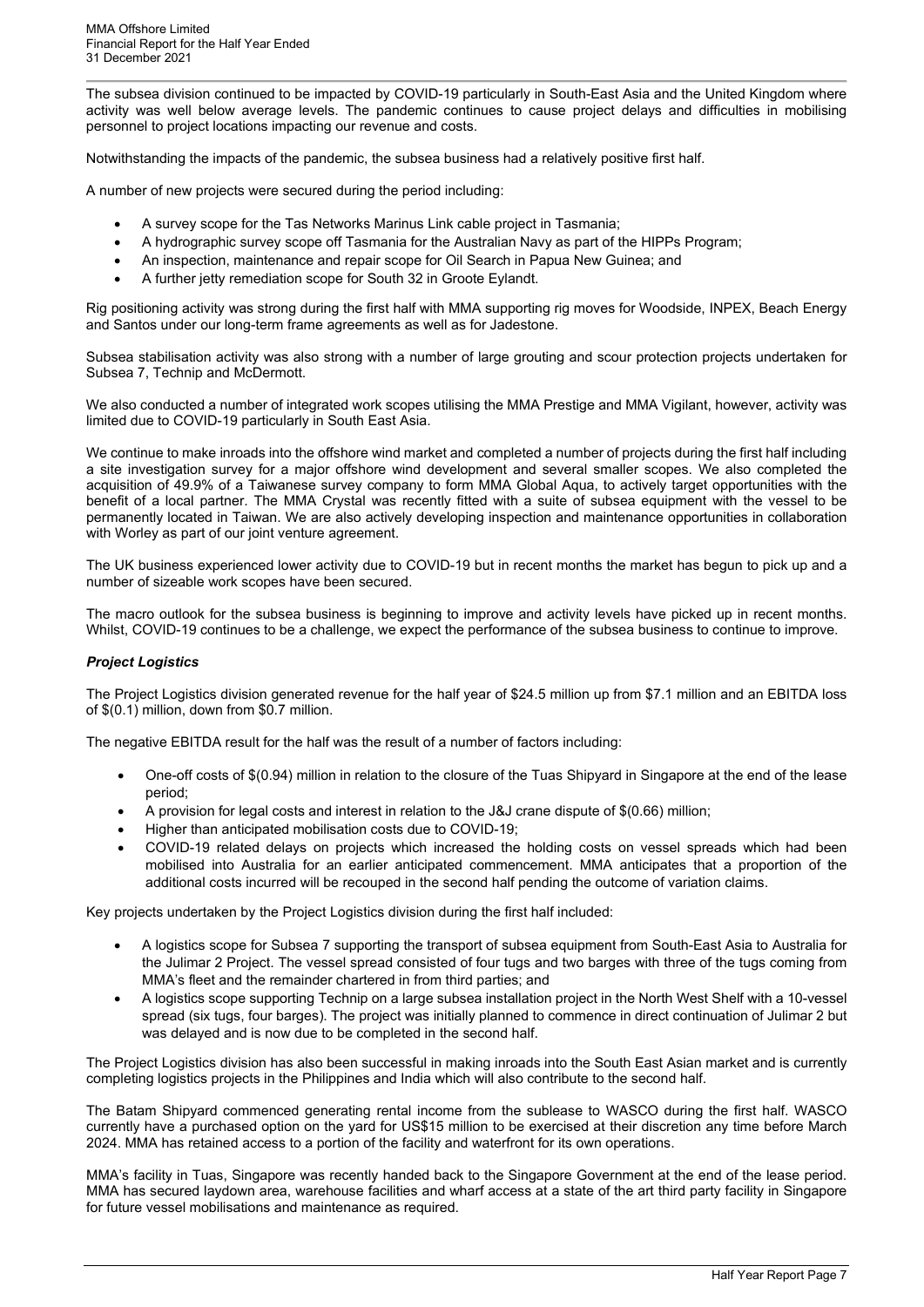Whilst the current period financial performance of the division has been significantly impacted by COVID-19 and one-off items, the longer-term outlook for project logistics requirements in MMA's key regions is relatively strong, with a number of large oil and gas projects flagged for development between FY24 to FY26. Decommissioning projects are also expected to take place in the same timeframe with project logistics being a key component of the decommissioning work scope. Similarly, the outlook for offshore wind is strong and will be a key focus area for the Projects Logistics group into the future.

#### Auditors' Independence Declaration

The Auditors' Independence Declaration is included on page 9 of the half year report.

#### Rounding off of Amounts

The Company is a company of the kind referred to in ASIC Corporations (Rounding in Financials/Directors' Reports) Instrument 2016/191, dated 24 March 2016, and in accordance with this Corporations Instrument, amounts in the Directors' Report and the Half Year Financial Report are rounded off to the nearest thousand dollars, unless otherwise indicated.

Signed in accordance with a resolution of Directors made pursuant to s306(3) of the Corporations Act 2001 (Cth).

On behalf of the Directors

Nel  $\sqrt{1}$ 

**IAN MACLIVER** Chairman

Perth, 23 February 2022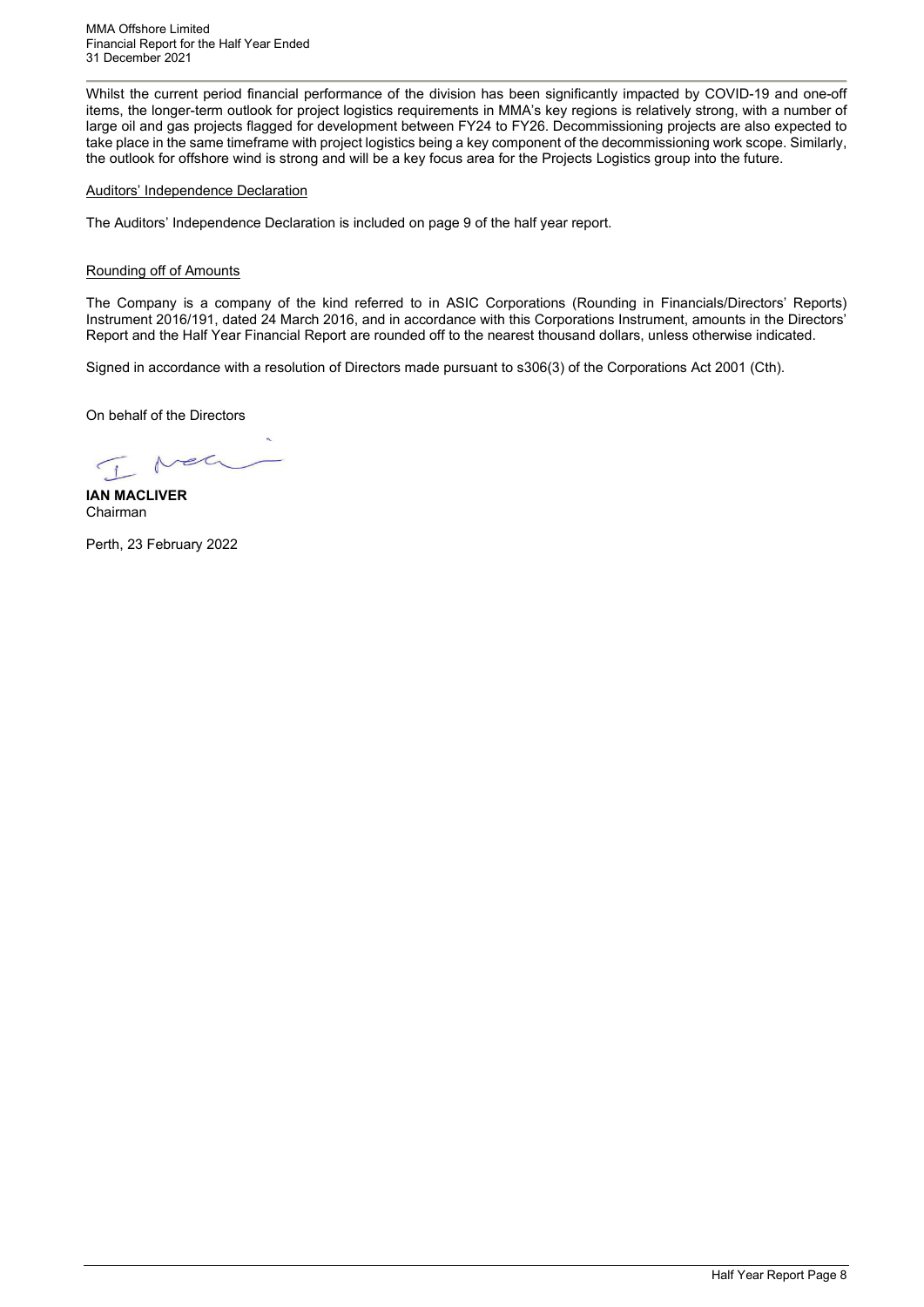# **Deloitte.**

Deloitte Touche Tohmatsu ABN 74 490 121 060

Tower 2, Brookfield Place 123 St Georges Terrace Perth WA 6000 GPO Box A46 Perth WA 6837 Australia

Tel: +61 8 9365 7000 Fax: +61 8 9365 7001 www.deloitte.com.au

The Board of Directors Level 10/12-14 The Esplanade, Perth WA 6000 23 February 2022

Dear Directors

#### MMA Offshore Limited

In accordance with section 307C of the Corporations Act 2001, I am pleased to provide the following declaration of independence to the directors of MMA Offshore Limited.

As lead audit partner for the review of the financial statements of MMA Offshore Limited for the half year ended 31 December 2021, I declare that to the best of my knowledge and belief, there have been no contraventions of:

- (i) the auditor independence requirements of the Corporations Act 2001 in relation to the review; and
- (ii) any applicable code of professional conduct in relation to the review.

Yours sincerely

LOITTE TOWALE TOHMATSW DELOITTE TOUCHE TOHMATSU

Vincent Snijders Partner Chartered Accountants

Liability limited by a scheme approved under Professional Standards Legislation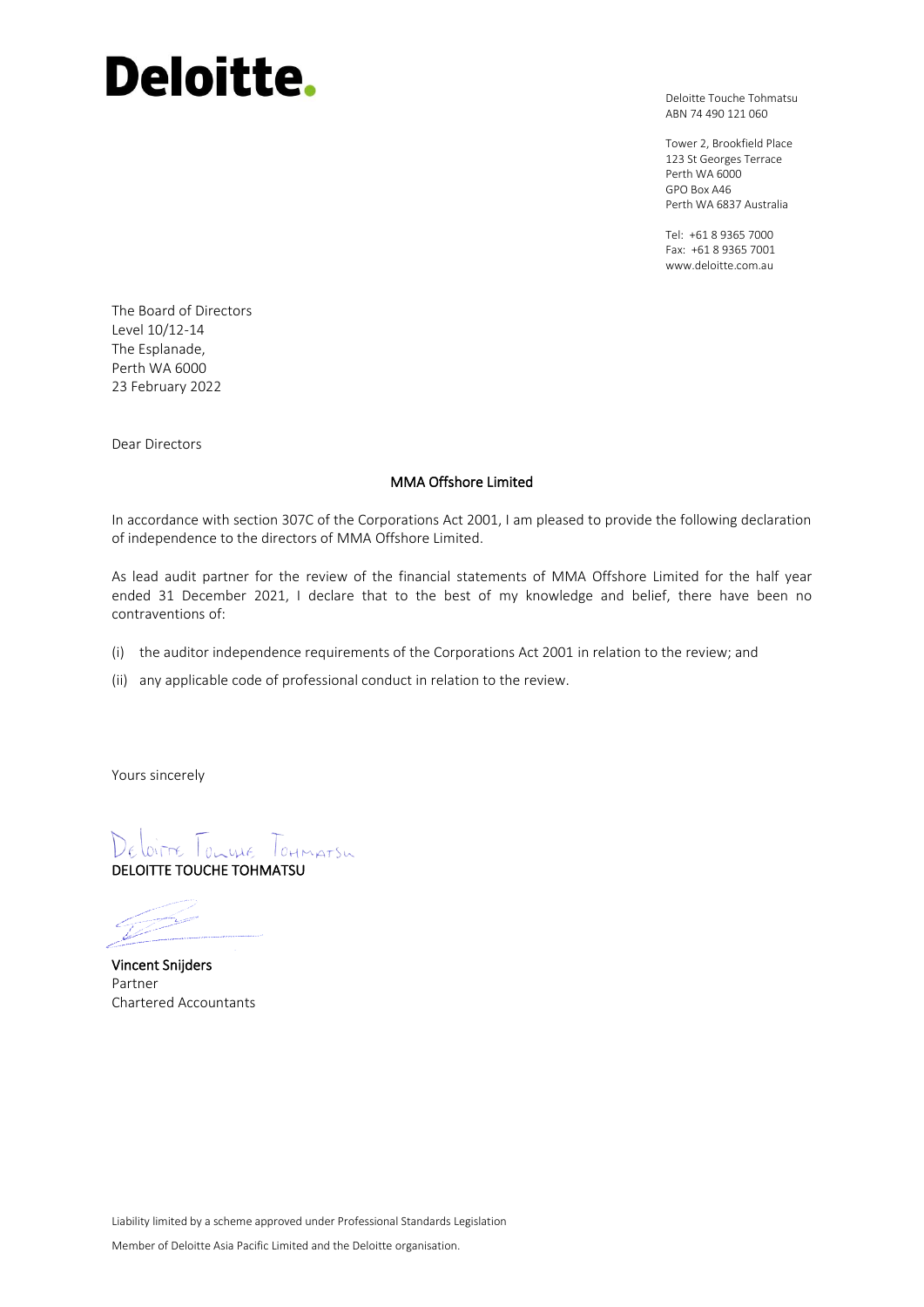# Deloitte.

Deloitte Touche Tohmatsu ABN 74 490 121 060

Tower 2, Brookfield Place 123 St Georges Terrace Perth WA 6000 GPO Box A46 Perth WA 6837 Australia

Tel: +61 8 9365 7000 Fax: +61 8 9365 7001 www.deloitte.com.au

# Independent Auditor's Review Report to the members of MMA Offshore Limited

#### *Conclusion*

We have reviewed the half-year financial report of MMA Offshore Limited ("the Group"), which comprises the condensed consolidated statement of financial position as at 31 December 2021, and the condensed consolidated statement of profit or loss and other comprehensive income, the condensed consolidated statement of cash flows and the condensed consolidated statement of changes in equity for the half-year ended on that date, notes comprising a summary of significant accounting policies and other explanatory information, and the directors' declaration as set out on pages 12 to 30.

Based on our review, which is not an audit, we have not become aware of any matter that makes us believe that the half-year financial report of MMA Offshore Limited is not in accordance with the *Corporations Act 2001*, including:

- (a) giving a true and fair view of the Group's financial position as at 31 December 2021 and of its performance for the half-year ended on that date; and
- (b) complying with Accounting Standard AASB 134 *Interim Financial Reporting* and the *Corporations Regulations 2001*.

#### *Basis for Conclusion*

We conducted our review in accordance with ASRE 2410 *Review of a Financial Report Performed by the Independent Auditor of the Entity*. Our responsibilities are further described in the *Auditor's Responsibilities for the Review of the Half-year Financial Report*section of our report. We are independent of the Group in accordance with the ethical requirements of the Accounting Professional and Ethical Standards Board's APES 110 *Code of Ethics for Professional Accountants (including Independence Standards)* (the Code) that are relevant to our audit of the annual financial report in Australia. We have also fulfilled our other ethical responsibilities in accordance with the Code.

We confirm that the independence declaration required by the *Corporations Act 2001*, which has been given to the directors of the Group, would be in the same terms if given to the directors as at the time of this auditor's review report.

#### *Directors' Responsibilities for the Half-Year Financial Report*

The directors of the Group are responsible for the preparation of the half-year financial report that gives a true and fair view in accordance with Australian Accounting Standards and the *Corporations Act 2001* and for such internal control as the directors determine is necessary to enable the preparation of the half-year financial report that is free from material misstatement, whether due to fraud or error.

Liability limited by a scheme approved under Professional Standards Legislation

Member of Deloitte Asia Pacific Limited and the Deloitte organisation.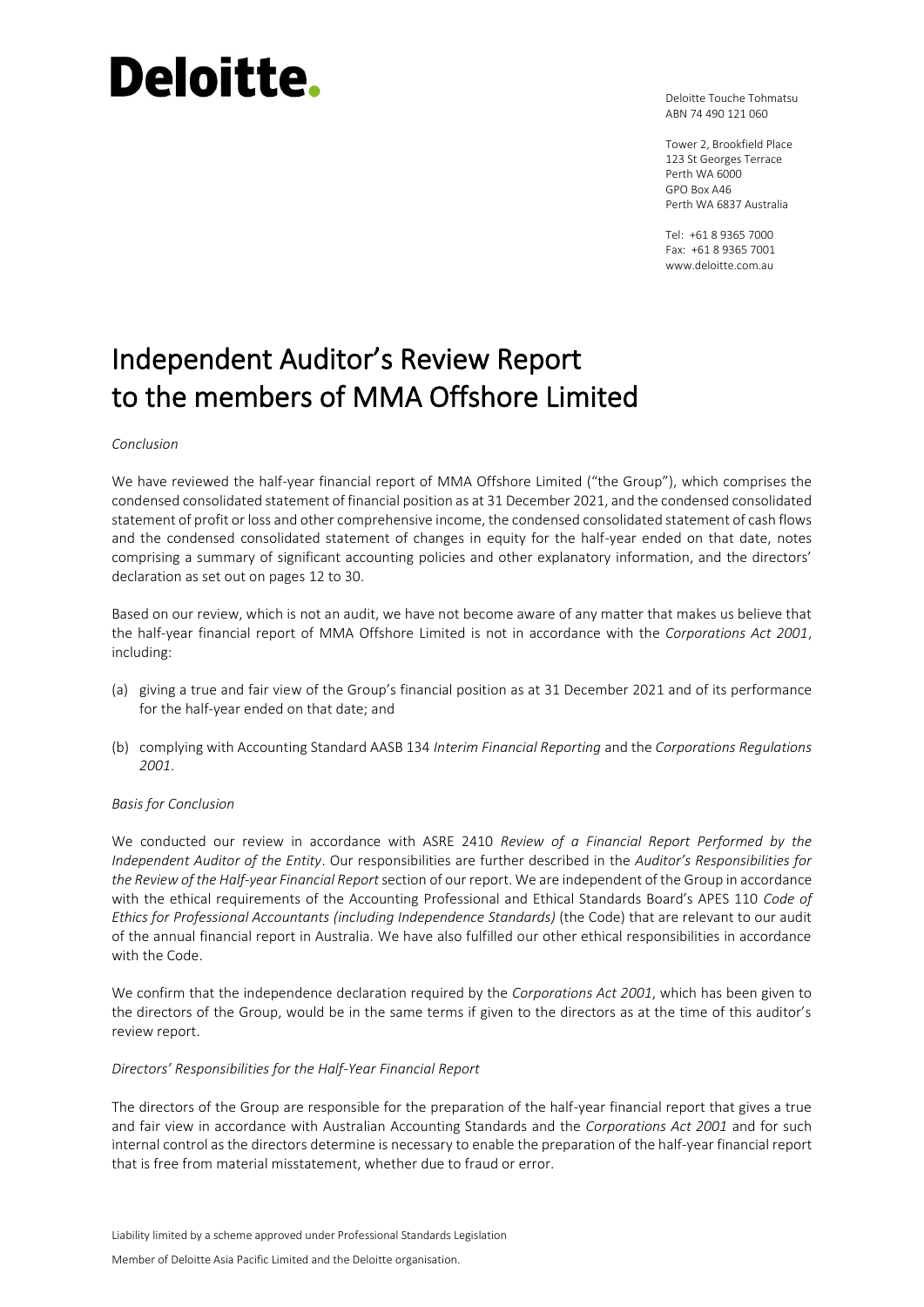

#### *Auditor's Responsibilities for the Review of the Half-year Financial Report*

Our responsibility is to express a conclusion on the half-year financial report based on our review. ASRE 2410 requires us to conclude whether we have become aware of any matter that makes us believe that the half-year financial report is not in accordance with the *Corporations Act 2001* including giving a true and fair view of the Group's financial position as at 31 December 2021 and its performance for the half-year ended on that date, and complying with Accounting Standard AASB 134 *Interim Financial Reporting* and the *Corporations Regulations 2001*.

A review of a half-year financial report consists of making enquiries, primarily of persons responsible for financial and accounting matters, and applying analytical and other review procedures. A review is substantially less in scope than an audit conducted in accordance with Australian Auditing Standards and consequently does not enable us to obtain assurance that we would become aware of all significant matters that might be identified in an audit. Accordingly, we do not express an audit opinion.

WITTE TOWALE TOHMATSW DELOITTE TOUCHE TOHMATSU

Vincent Snijders Partner Chartered Accountants Perth, 23 February 2022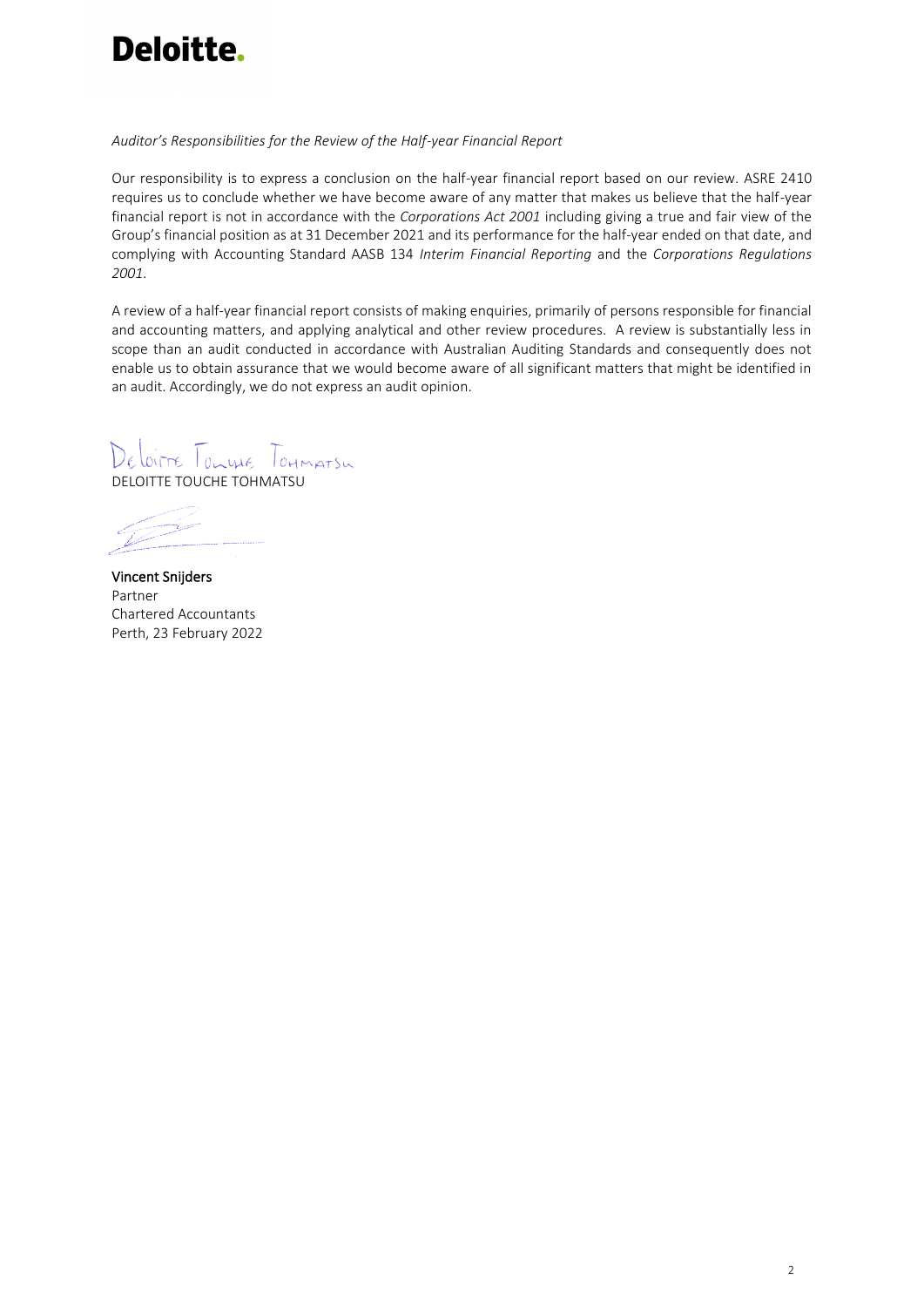# <span id="page-11-0"></span>**Directors' Declaration**

The Directors declare that:

- a) In the Directors' opinion, there are reasonable grounds to believe that the Company will be able to pay its debts as and when they become due and payable; and
- b) In the Directors' opinion, the attached financial statements and notes thereto are in accordance with the Corporations Act 2001 (Cth), including compliance with accounting standards and giving a true and fair view of the financial position and performance of the consolidated entity.

Signed in accordance with a resolution of the Directors made pursuant to s303(5) of the Corporations Act 2001 (Cth).

On behalf of the Directors,

Net  $\sqrt{1}$ 

**IAN MACLIVER** Chairman

Perth, 23 February 2022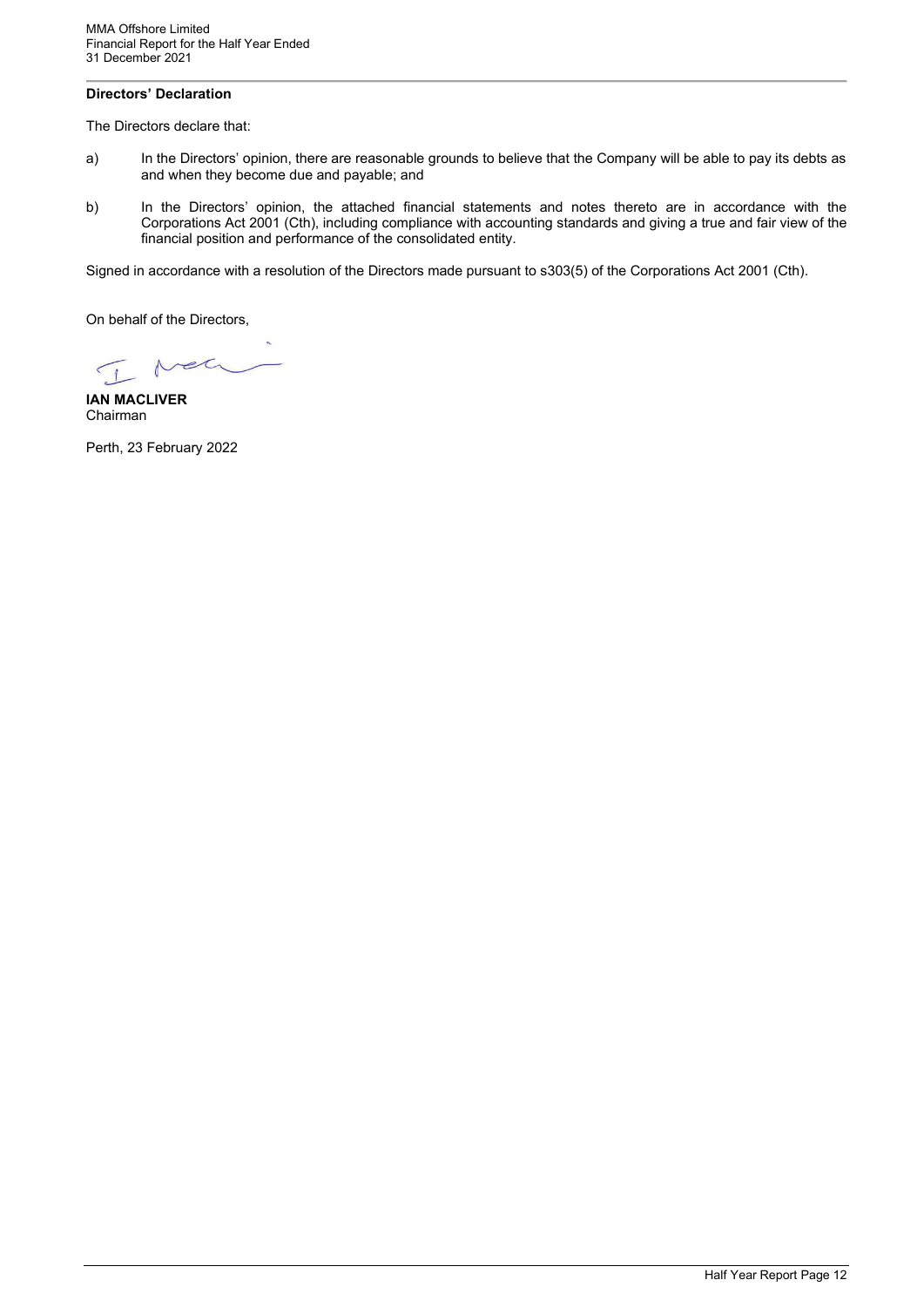#### <span id="page-12-0"></span>**Condensed Consolidated Statement of Profit or Loss and Other Comprehensive Income For the half year ended 31 December 2021**

|                                                                |             | Dec 2021<br>\$'000 | Dec 2020<br>\$'000 |
|----------------------------------------------------------------|-------------|--------------------|--------------------|
| Revenue                                                        | Note<br>2.1 | 137,267            | 119,883            |
| Finance income                                                 |             | 35                 | 69                 |
|                                                                |             |                    |                    |
| Other income                                                   | 2.2         | 508                | 23,232             |
| Vessel expenses                                                |             | (80, 255)          | (75, 454)          |
| Subsea expenses                                                |             | (29, 265)          | (32,027)           |
| Project Logistics expenses                                     |             | (23, 766)          | (5,927)            |
| Administration expenses                                        |             | (5,683)            | (5,749)            |
| Finance costs                                                  |             | (3,277)            | (8, 145)           |
| Profit/ (loss) before tax                                      |             | (4, 436)           | 15,882             |
| Income tax expense                                             |             | (812)              | (361)              |
| Profit / (loss) for the Period                                 |             | (5,248)            | 15,521             |
|                                                                |             |                    |                    |
| Other Comprehensive Income, net of tax                         |             |                    |                    |
| Items that may be reclassified subsequently to profit or loss: |             |                    |                    |
| Exchange differences on translation of foreign operations      | 2.3         | 8,454              | (37, 927)          |
| Gain/(Loss) on hedge of net investment in a foreign operation  | 2.3         | (2,855)            | 15,567             |
| Other comprehensive income/(loss) for the period, net of tax   |             | 5,599              | (22, 360)          |
| Total Comprehensive Income/ (loss) for the Period              |             | 351                | (6, 839)           |
|                                                                |             |                    |                    |
| Profit/(Loss) attributable to:                                 |             |                    |                    |
| Owners of the parent                                           |             | (5,368)            | 15,505             |
| Non-controlling interests                                      |             | 120                | 16                 |
|                                                                |             | (5,248)            | 15,521             |
|                                                                |             |                    |                    |
| Total comprehensive income attributable to:                    |             |                    |                    |
| Owners of the parent                                           |             | 67                 | (6, 875)           |
| Non-controlling interests                                      |             | 284                | 36                 |
|                                                                |             | 351                | (6, 839)           |

|                            |     | Cents Per Share | Cents Per Share |
|----------------------------|-----|-----------------|-----------------|
| Earnings/(Loss) per share  |     |                 |                 |
| From continuing operations |     |                 |                 |
| Basic                      | 2.4 | (1.46)          | 9.00            |
| <b>Diluted</b>             | 2.4 | (1.46)          | 8.83            |

The above Condensed Consolidated Statement of Profit and Loss and Other Comprehensive Income should be read in conjunction with the accompanying notes.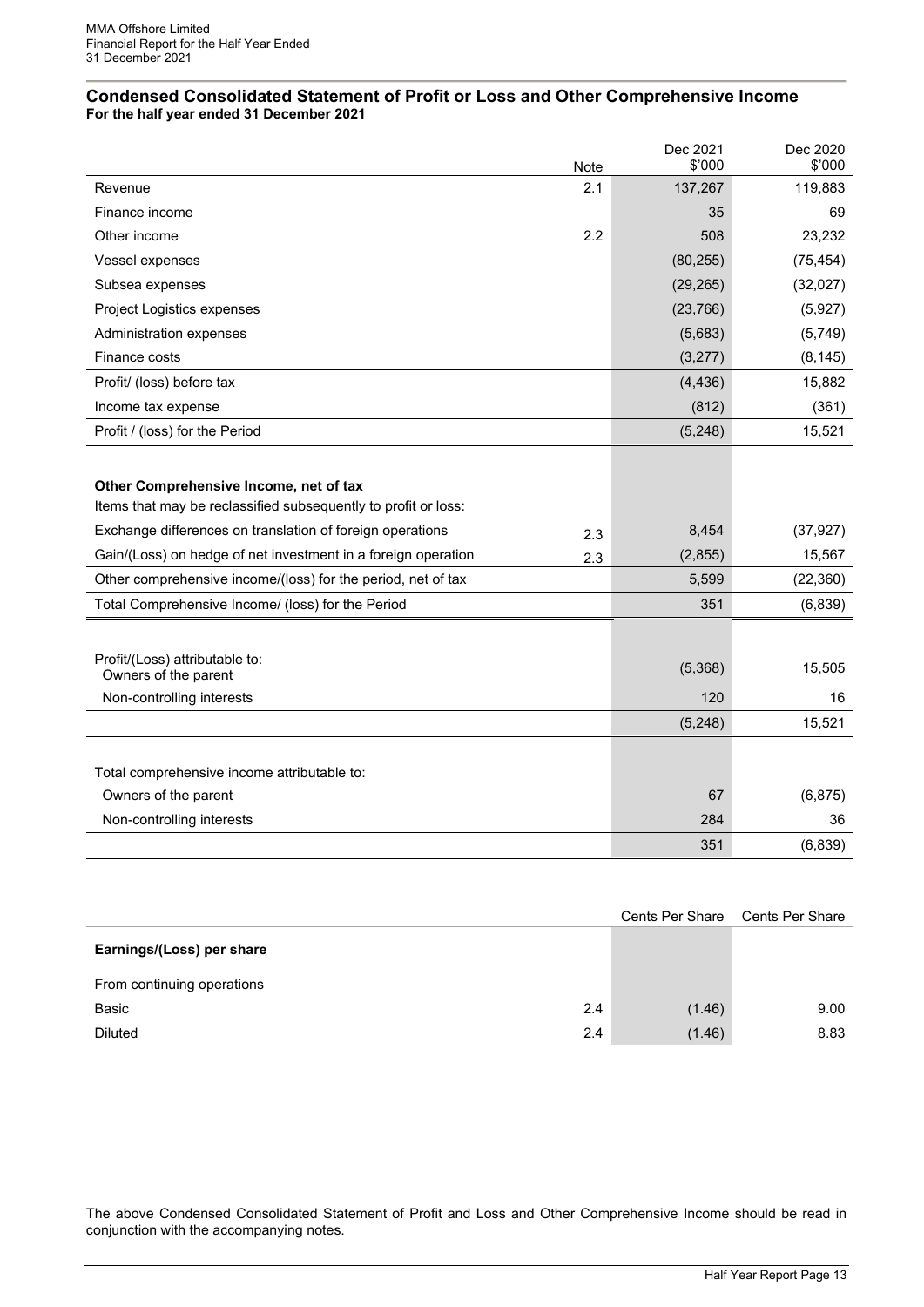# <span id="page-13-0"></span>**Condensed Consolidated Statement of Financial Position**

**As at 31 December 2021**

|                                              |      | Dec 2021<br>\$'000 | <b>June 2021</b> |
|----------------------------------------------|------|--------------------|------------------|
| <b>Current Assets</b>                        | Note |                    | \$'000           |
| Cash and cash equivalents                    |      | 65,251             | 96,226           |
| Trade and other receivables                  | 3.1  | 69,967             | 49,864           |
| Inventories                                  | 3.2  | 1,456              | 2,691            |
| Prepayments                                  |      | 10,398             | 3,679            |
| Assets classified as held for sale           | 3.3  | 31,678             | 30,682           |
| <b>Total Current Assets</b>                  |      | 178,750            | 183,142          |
|                                              |      |                    |                  |
| <b>Non-Current Assets</b>                    |      |                    |                  |
| Property, plant and equipment                | 3.4  | 329,220            | 333,399          |
| Right-of-use assets                          | 3.5  | 7,736              | 9,938            |
| Investment in associate                      | 3.7  | 2,075              |                  |
| Intangibles                                  |      | 663                | 765              |
| <b>Total Non-Current Assets</b>              |      | 339,694            | 344,102          |
| <b>Total Assets</b>                          |      | 518,444            | 527,244          |
|                                              |      |                    |                  |
| <b>Current Liabilities</b>                   |      |                    |                  |
| Trade and other payables                     | 3.8  | 48,945             | 36,230           |
| Unearned revenue                             |      | 7,866              | 3,152            |
| <b>Borrowings</b>                            | 3.9  | 5,000              | 15,568           |
| Lease liabilities                            |      | 2,218              | 3,502            |
| Provisions                                   | 3.10 | 15,903             | 23,218           |
| <b>Current tax liabilities</b>               |      | 254                | 1,242            |
| <b>Total Current Liabilities</b>             |      | 80,186             | 82,912           |
|                                              |      |                    |                  |
| <b>Non-Current Liabilities</b>               |      |                    |                  |
| <b>Borrowings</b>                            | 3.9  | 142,574            | 147,932          |
| Lease liabilities                            |      | 5,653              | 6,635            |
| Provisions                                   | 3.10 | 39                 | 112              |
| Deferred tax liabilities                     |      | 132                | 56               |
| <b>Total Non-Current Liabilities</b>         |      | 148,398            | 154,735          |
| <b>Total Liabilities</b>                     |      | 228,584            | 237,647          |
| Net Assets                                   |      | 289,860            | 289,597          |
|                                              |      |                    |                  |
| <b>Equity</b>                                |      |                    |                  |
| Issued capital                               | 4.1  | 742,265            | 742,247          |
| Reserves                                     |      | 129,449            | 124,105          |
| <b>Accumulated losses</b>                    |      | (581, 916)         | (576, 548)       |
| Equity attributable to owners of the company |      | 289,798            | 289,804          |
| Non-controlling interest                     |      | 62                 | (207)            |
| <b>Total Equity</b>                          |      | 289,860            | 289,597          |

<span id="page-13-1"></span>The above Condensed Consolidated Statement of Financial Position should be read in conjunction with the accompanying notes.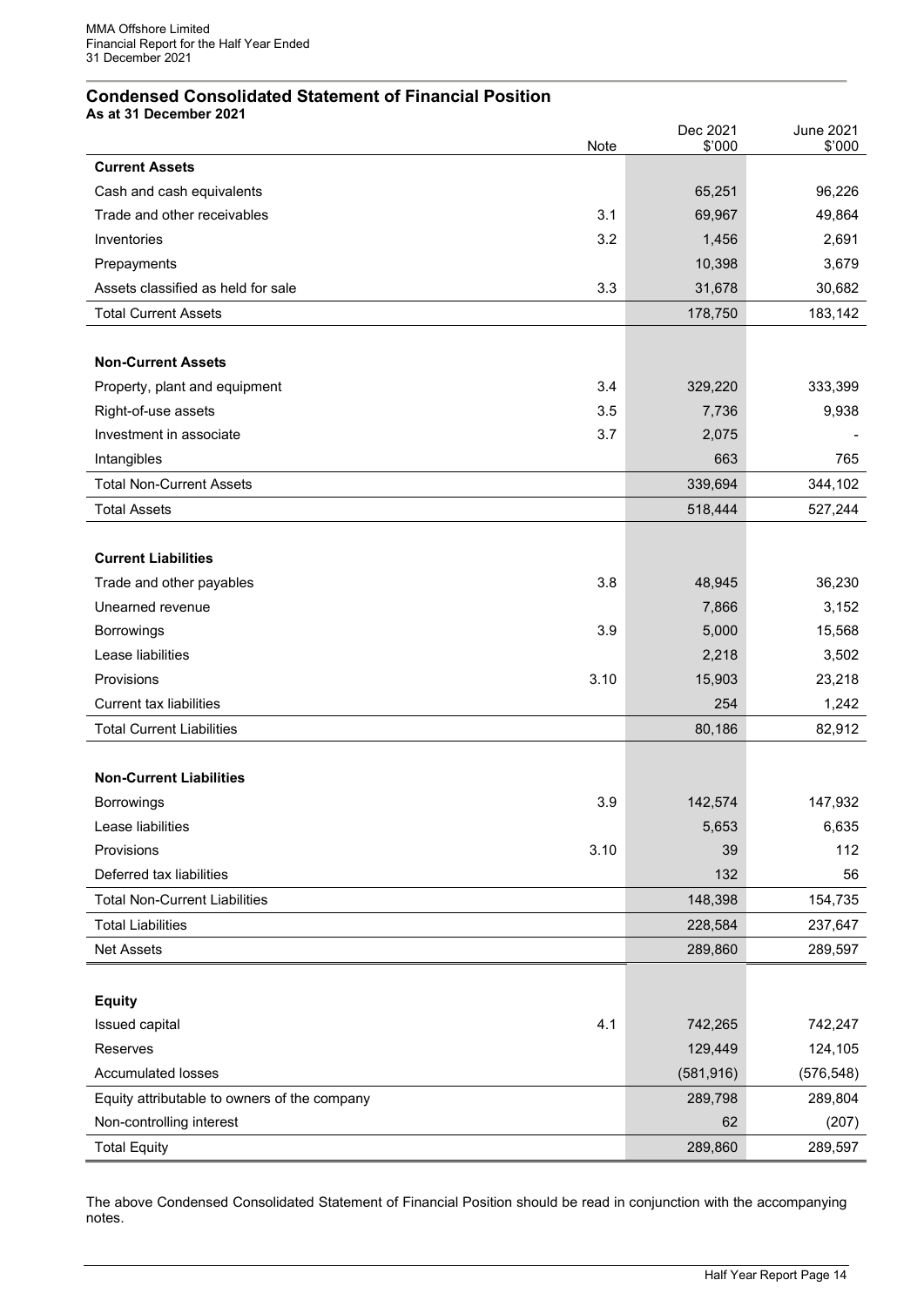# **Condensed Consolidated Statement of Changes in Equity For the half year ended 31 December 2021**

| Half Year Ended 31 December 2021                                               | <b>Issued</b><br>Capital<br>\$'000 | Employee<br>Equity<br>Settled<br><b>Benefits</b><br>Reserve<br>\$'000 | Hedging<br>Reserve<br>\$'000 | Foreign<br>Currency<br>Translation<br>Reserve<br>\$'000 | Accumulated<br>Losses<br>\$'000 | Equity<br><b>Holders</b><br>of parent<br>\$'000 | Non<br>Controlling<br>Interest<br>\$'000 | Total<br>\$'000 |
|--------------------------------------------------------------------------------|------------------------------------|-----------------------------------------------------------------------|------------------------------|---------------------------------------------------------|---------------------------------|-------------------------------------------------|------------------------------------------|-----------------|
| Balance at 1 July 2021                                                         | 742,247                            | 3,949                                                                 | (56, 511)                    | 176,667                                                 | (576, 548)                      | 289,804                                         | (207)                                    | 289,597         |
| Comprehensive income/(loss) for the<br>period:<br>Profit/(loss) for the period |                                    |                                                                       |                              |                                                         | (5,368)                         | (5,368)                                         | 120                                      | (5,248)         |
| Other comprehensive income/(loss)<br>for the period                            |                                    |                                                                       | (2,855)                      | 8,290                                                   | -                               | 5,435                                           | 164                                      | 5,599           |
| Total Comprehensive Income/(Loss)<br>for the Period                            |                                    |                                                                       | (2,855)                      | 8,290                                                   | (5,368)                         | 67                                              | 284                                      | 351             |
|                                                                                |                                    |                                                                       |                              |                                                         |                                 |                                                 |                                          |                 |
| Share issue costs                                                              | 18                                 |                                                                       |                              |                                                         |                                 | 18                                              | (15)                                     | 3               |
| Recognition of share based<br>payments                                         | $\overline{\phantom{0}}$           | (92)                                                                  |                              |                                                         | $\overline{\phantom{a}}$        | (92)                                            |                                          | (92)            |
| Balance at 31 December 2021                                                    | 742,265                            | 3,858                                                                 | (59, 366)                    | 184,957                                                 | (581, 916)                      | 289,798                                         | 62                                       | 289,860         |

| Half Year Ended 31 December 2020                                        | Issued<br>Capital<br>\$'000 | Employee<br>Equity<br>Settled<br><b>Benefits</b><br>Reserve<br>\$'000 | Hedging<br>Reserve<br>\$'000 | Foreign<br>Currency<br>Translation<br>Reserve<br>\$'000 | Accumulated<br>Losses<br>\$'000 | <b>Equity</b><br><b>Holders</b><br>of parent<br>\$'000 | Non<br>Controlling<br>Interest<br>\$'000 | Total<br>\$'000 |
|-------------------------------------------------------------------------|-----------------------------|-----------------------------------------------------------------------|------------------------------|---------------------------------------------------------|---------------------------------|--------------------------------------------------------|------------------------------------------|-----------------|
| Balance at 1 July 2020                                                  | 667,251                     | 1,878                                                                 | (69, 423)                    | 206,850                                                 | (579, 244)                      | 227,312                                                | (191)                                    | 227,121         |
| Comprehensive income/(loss) for the<br>period:<br>Profit for the period |                             |                                                                       |                              |                                                         | 15,505                          | 15,505                                                 | 16                                       | 15,521          |
|                                                                         |                             |                                                                       |                              |                                                         |                                 |                                                        |                                          |                 |
| Other comprehensive income/(loss)<br>for the period                     |                             | $\overline{\phantom{a}}$                                              | 15,567                       | (37, 947)                                               | $\overline{\phantom{a}}$        | (22, 380)                                              | 20                                       | (22, 360)       |
| Total Comprehensive Income/(Loss)<br>for the Period                     |                             | $\overline{\phantom{a}}$                                              | 15,567                       | (37, 947)                                               | 15,505                          | (6, 875)                                               | 36                                       | (6, 839)        |
|                                                                         |                             |                                                                       |                              |                                                         |                                 |                                                        |                                          |                 |
| Issue of shares                                                         | 80,045                      |                                                                       |                              |                                                         | $\overline{\phantom{a}}$        | 80,045                                                 | $\blacksquare$                           | 80,045          |
| Share issue costs                                                       | (4, 450)                    |                                                                       |                              |                                                         | $\overline{\phantom{a}}$        | (4, 450)                                               | $\overline{\phantom{a}}$                 | (4, 450)        |
| Recognition of share based<br>payments                                  |                             | 1,084                                                                 |                              |                                                         | $\overline{\phantom{a}}$        | 1,084                                                  | $\overline{\phantom{a}}$                 | 1,084           |
| Balance at 31 December 2020                                             | 742,846                     | 2,962                                                                 | (53, 856)                    | 168,903                                                 | (563, 739)                      | 297,116                                                | (155)                                    | 296,961         |
|                                                                         |                             |                                                                       |                              |                                                         |                                 |                                                        |                                          |                 |

The above Condensed Consolidated Statement of Changes in Equity should be read in conjunction with the accompanying notes.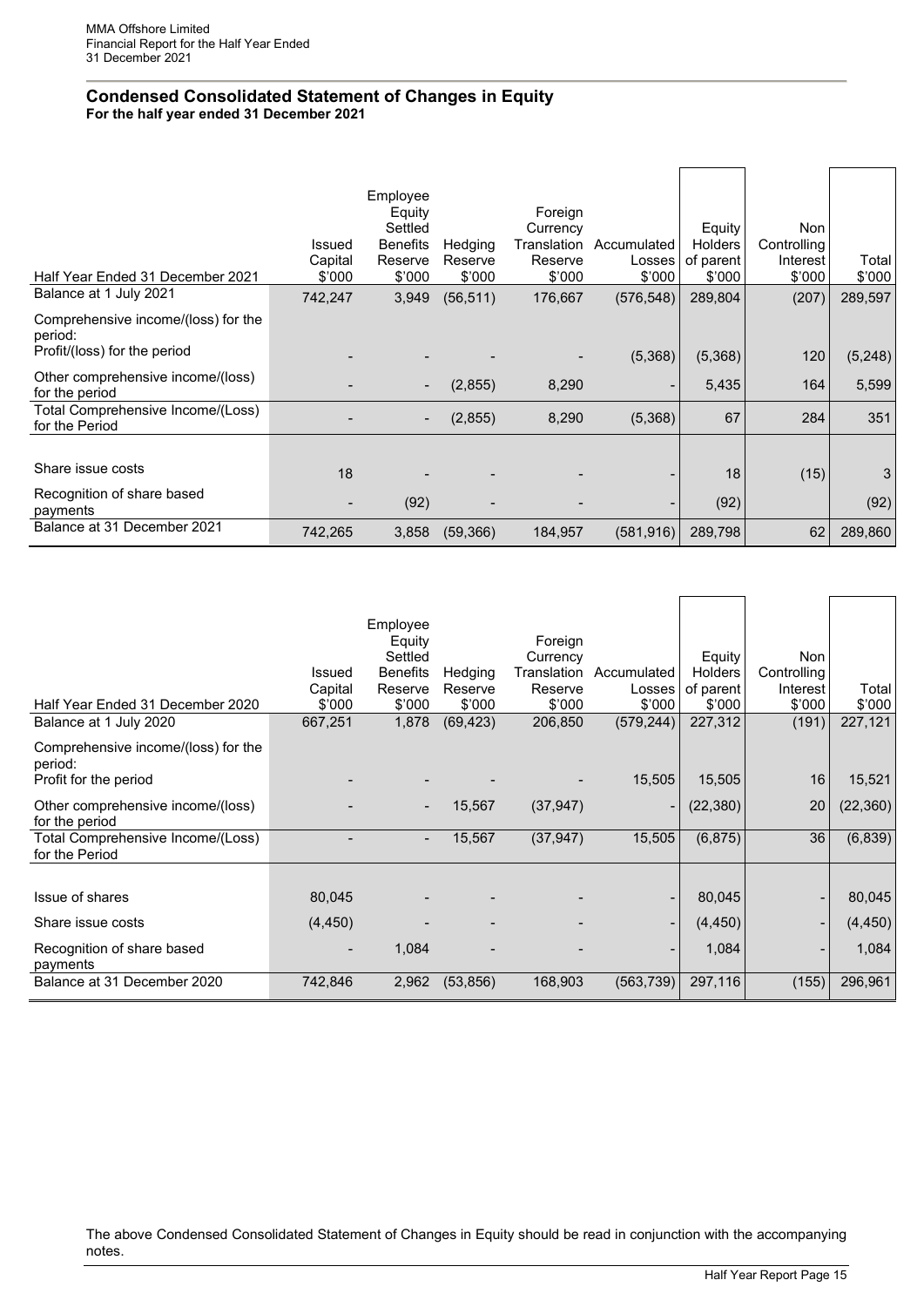# <span id="page-15-0"></span>**Condensed Consolidated Statement of Cash Flows**

**For the half year ended 31 December 2021**

|                                                                                       | Note | Dec 2021<br>\$'000 | Dec 2020<br>\$'000 |
|---------------------------------------------------------------------------------------|------|--------------------|--------------------|
| <b>Cash flows from Operating Activities</b>                                           |      |                    |                    |
| Receipts from customers                                                               |      | 127,732            | 118,859            |
| Interest received                                                                     |      | 35                 | 69                 |
| Government grants received                                                            |      | 103                | 7,054              |
| Payments to suppliers and employees                                                   |      | (121, 824)         | (101, 271)         |
| Provisional payment under arbitration award                                           | 3.10 | (8, 777)           |                    |
| Income tax paid                                                                       |      | (1,753)            | (1,004)            |
| Interest and other costs of finance paid                                              |      | (3, 107)           | (5,318)            |
| Net Cash Used in/ Provided by Operating Activities                                    |      | (7, 591)           | 18,389             |
|                                                                                       |      |                    |                    |
| <b>Cash flows from Investing Activities</b>                                           |      |                    |                    |
| Payments for property, plant and equipment                                            |      | (3,991)            | (3,747)            |
| Proceeds from sale of property, plant and equipment                                   |      | 1,464              | 2,655              |
| Investment in associate                                                               | 3.7  | (2,075)            |                    |
| Net Cash Used in Investing Activities                                                 |      | (4,602)            | (1,092)            |
|                                                                                       |      |                    |                    |
| <b>Cash flows from Financing Activities</b>                                           |      |                    |                    |
| Repayment of borrowings                                                               | 3.9  | (18, 781)          | (77, 073)          |
| Financing fees on borrowings                                                          |      |                    | (383)              |
| Proceeds from issue of shares                                                         | 4.1  |                    | 80,045             |
| Payment for share issue costs                                                         |      |                    | (4, 450)           |
| Payment of lease liabilities                                                          |      | (2, 436)           | (3,063)            |
| Net Cash Used In Financing Activities                                                 |      | (21, 217)          | (4,924)            |
|                                                                                       |      |                    |                    |
| Net increase/(decrease) in cash and cash equivalents                                  |      | (33, 410)          | 12,373             |
| Cash and cash equivalents at the beginning of the half year period                    |      | 96,226             | 86,637             |
| Effects of exchange rate changes on the balance of cash held in foreign<br>currencies | 2.3  | 2,435              | (6,099)            |
| Cash and Cash Equivalents at the End of the Half Year                                 |      | 65,251             | 92,911             |

The above Condensed Consolidated Statement of Cash Flows should be read in conjunction with the accompanying notes.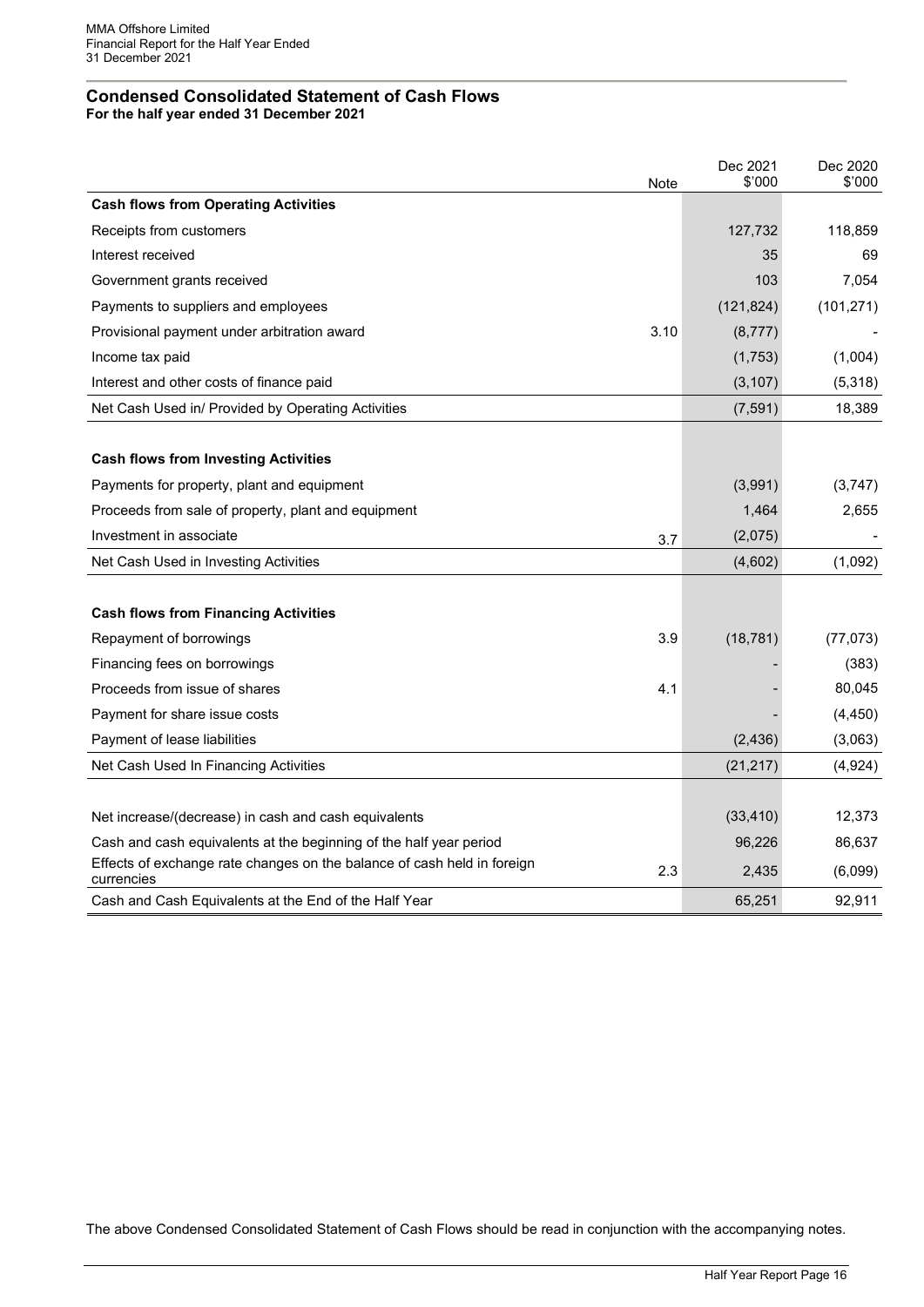# <span id="page-16-0"></span>**Notes to the Condensed Consolidated Financial Statements**

#### **1. General Notes**

#### **Statement of compliance**

The half year financial report is a general purpose financial report prepared in accordance with the Corporations Act 2001 and AASB 134 'Interim Financial Reporting'. Compliance with AASB 134 ensures compliance with International Financial Reporting Standard IAS 34 'Interim Financial Reporting'. The half year financial report does not include notes of the type normally included in an annual financial report and shall be read in conjunction with the most recent annual financial report.

#### **Basis of preparation**

The condensed consolidated financial statements have been prepared on the basis of historical cost, except for certain assets which have been impaired and financial instruments that are measured at fair value. Historical cost is based on the fair values of the consideration given in exchange for assets. All amounts are presented in Australian dollars, unless otherwise noted.

The Company is a company of the kind referred to in ASIC Corporations (Rounding in Financials/Directors' Reports) Instrument 2016/191, dated 24 March 2016, and in accordance with this Corporations Instrument, amounts in the half year report are rounded off to the nearest thousand dollars, unless otherwise indicated.

The accounting policies and methods of computation adopted in the preparation of the half year financial report are consistent with those adopted and disclosed in the Company's 2021 annual financial report for the financial year ended 30 June 2021**,**  These accounting policies are consistent with Australian Accounting Standards and with International Financial Reporting Standards.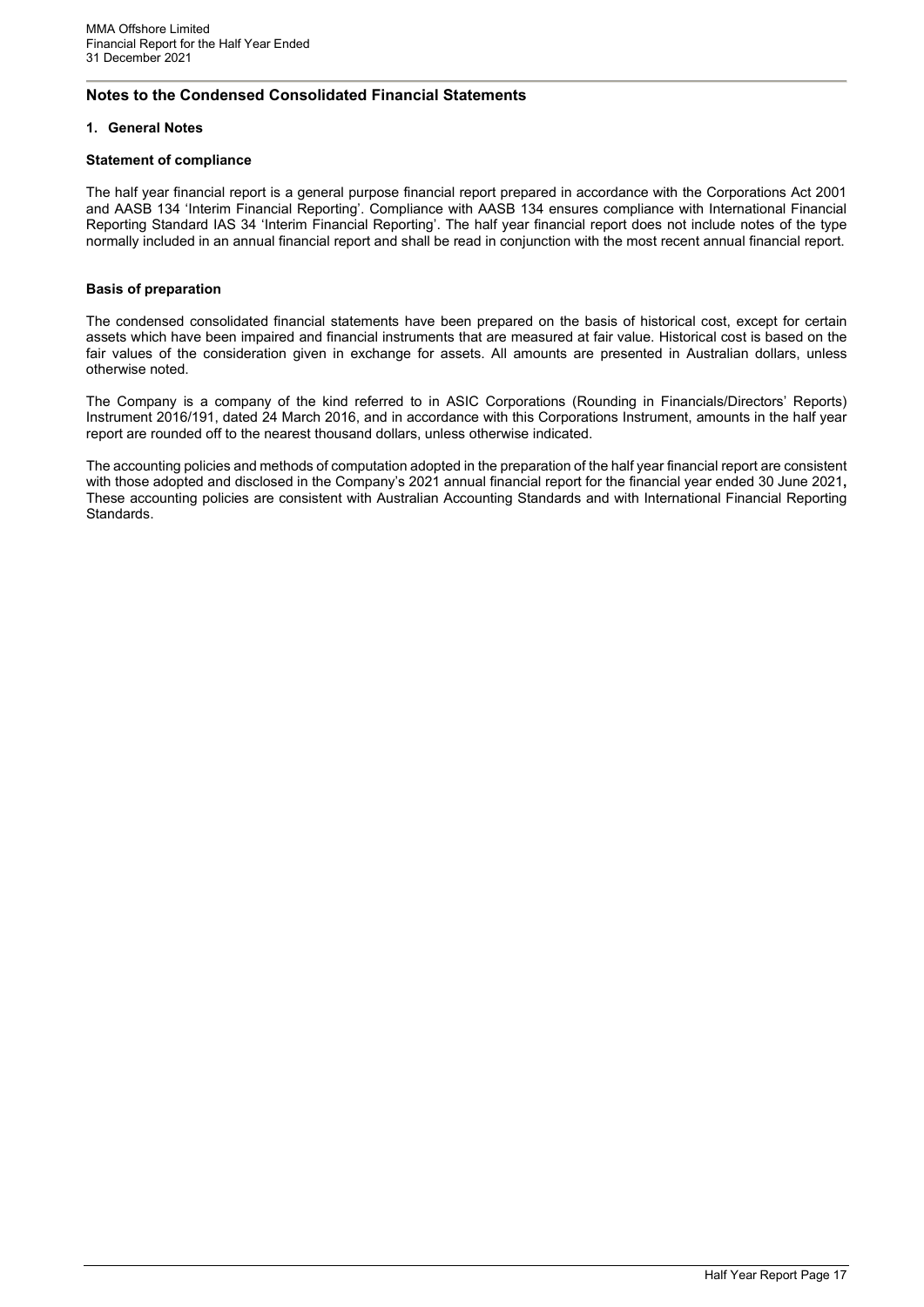# **2. Financial Performance**

#### **2.1 Segment information**

An operating segment is a component of a group that engages in business activities from which it may earn revenue and incur expenses and whose operating results are regularly reviewed by the chief operating decision maker (The Board of Directors) for the purposes of resource allocation and assessment of segment performance. Information regarding the Group's operating segments are presented below.

Information reported to the Board of Directors is focused on the category of services provided through the Group's operating activities.

The group's three reportable segments are:

- Vessel Services provision of specialised offshore support vessels;
- Subsea Services services to companies operating in subsea environments including inspection, maintenance and repair; and
- Project Logistics project management of large marine spreads and complex marine logistics.

#### **Segment revenues and results**

The following is an analysis of the Group's revenue and results by reportable segment:

|                                                        | Vessel<br><b>Services</b> | Subsea<br><b>Services</b> | Project<br>Logistics | Eliminations   | Consolidated   |
|--------------------------------------------------------|---------------------------|---------------------------|----------------------|----------------|----------------|
|                                                        | 2021<br>\$'000            | 2021<br>\$'000            | 2021<br>\$'000       | 2021<br>\$'000 | 2021<br>\$'000 |
| Revenue                                                |                           |                           |                      |                |                |
| External sales                                         | 74,749                    | 28,932                    | 23,924               |                | 127,605        |
| External sales – assets classified as held<br>for sale | 9,662                     | $\overline{\phantom{a}}$  |                      |                | 9,662          |
| Inter-segment sales                                    | 7.607                     | 1.391                     | 581                  | (9,579)        |                |
| Total revenue                                          | 92,018                    | 30,323                    | 24,505               | (9,579)        | 137,267        |

Inter-segment sales are charged at prevailing market prices

#### **Result**

| Segment profit/(loss)                   | 4,704 | (333) | (390) | 3,981    |
|-----------------------------------------|-------|-------|-------|----------|
| Finance income                          |       |       |       | 35       |
| Other income                            |       |       |       | 508      |
| Administration costs                    |       |       |       | (5,683)  |
| Finance costs                           |       |       |       | (3,277)  |
| Profit for the period before income tax |       |       |       | (4, 436) |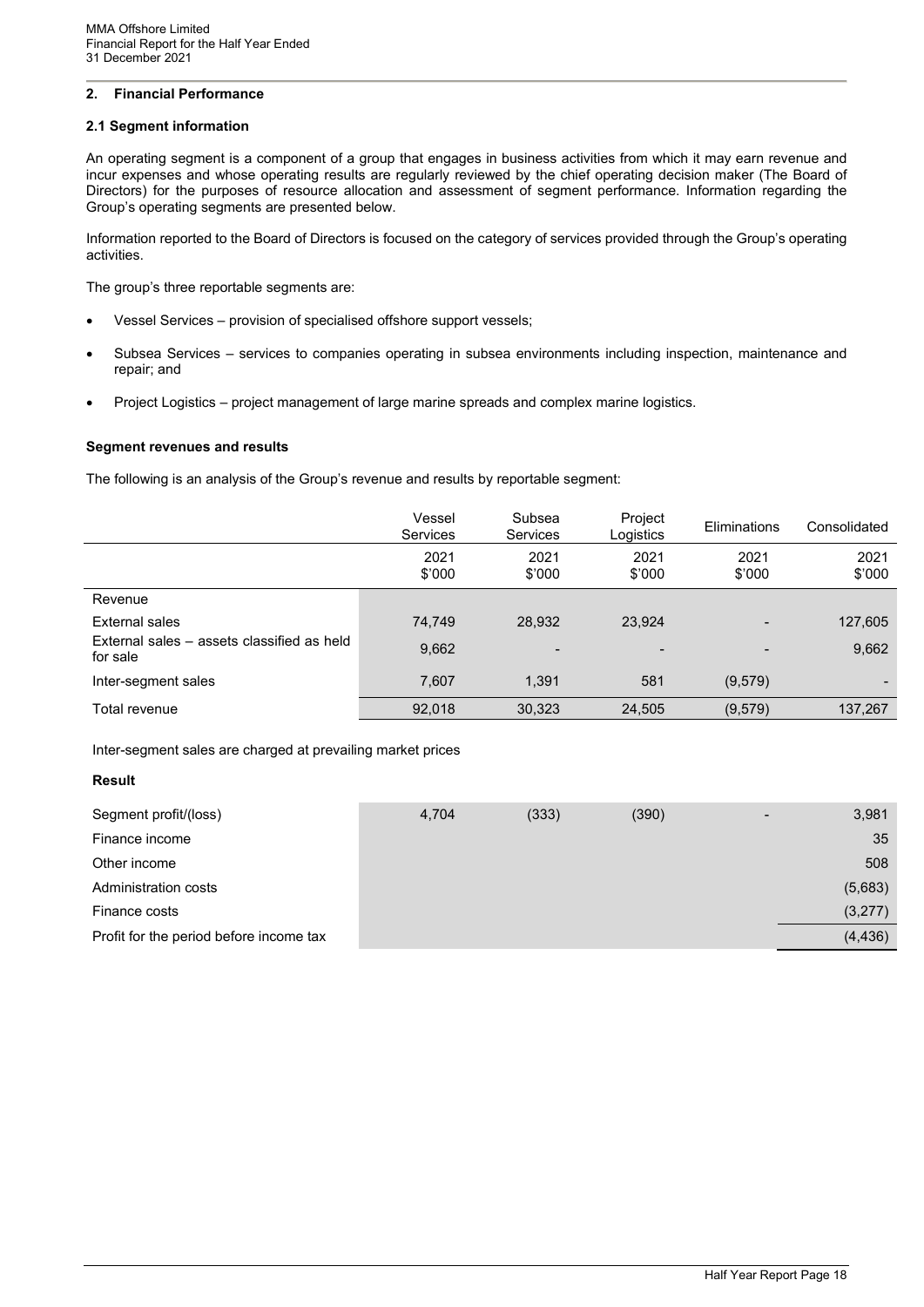# **2. Financial Performance (continued)**

#### **2.1 Segment information (continued)**

|                                                        | Vessel<br>Services | Subsea<br>Services | Project<br>Logistics | Eliminations   | Consolidated   |
|--------------------------------------------------------|--------------------|--------------------|----------------------|----------------|----------------|
|                                                        | 2020<br>\$'000     | 2020<br>\$'000     | 2020<br>\$'000       | 2020<br>\$'000 | 2020<br>\$'000 |
| Revenue                                                |                    |                    |                      |                |                |
| External sales                                         | 72,287             | 28,679             | 6,231                |                | 107,197        |
| External sales – assets classified as held<br>for sale | 12,686             | -                  | -                    |                | 12,686         |
| Inter-segment sales                                    | 3.169              | 2.619              | 901                  | (6,689)        |                |
| Total revenue                                          | 88,142             | 31,298             | 7,132                | (6,689)        | 119,883        |

Inter-segment sales are charged at prevailing market prices

| <b>Result</b>                           |       |         |     |                |          |
|-----------------------------------------|-------|---------|-----|----------------|----------|
| Segment profit/(loss)                   | 9,519 | (3,348) | 304 | $\blacksquare$ | 6,475    |
| Finance income                          |       |         |     |                | 69       |
| Other income                            |       |         |     |                | 23,232   |
| Administration costs                    |       |         |     |                | (5,749)  |
| Finance costs                           |       |         |     |                | (8, 145) |
| Profit for the period before income tax |       |         |     |                | 15,882   |

Segment profit/(loss) represents the profit/(loss) earned by the Vessels, Subsea Services and Project Logistics segments without allocation of finance income, other income, administration costs, finance costs and income tax expense. This is the measure reported to the chief operating decision maker for the purposes of resource allocation and assessment of segment performance.

#### **Disaggregation of revenue**

The Group derives its revenue from contracts with customers for the transfer of goods and services over time and at a point in time in the following major product lines.

|                                        | Dec 2021 | Dec 2020 |
|----------------------------------------|----------|----------|
|                                        | \$'000   | \$'000   |
| Revenue recognised over time:          |          |          |
| Vessel hire                            | 68,485   | 74,174   |
| Revenue from vessels held for sale     | 9,662    | 12,686   |
| Equipment Hire                         | 5,233    | 10,141   |
| Personnel                              | 6,114    | 7,834    |
| Mobilisation/Demobilisation            | 4,199    | 3,549    |
| Fabrication                            | 10,536   | 4,433    |
| <b>Materials</b>                       | 222      | 1,090    |
| Project management                     | 22,349   | 3,686    |
| <b>Facility lease</b>                  | 936      |          |
| Other                                  | 2,279    | 1,401    |
|                                        | 130,015  | 118,994  |
| Revenue recognised at a point in time: |          |          |
| Fuel sales                             | 7,252    | 889      |
| Total                                  | 137,267  | 119,883  |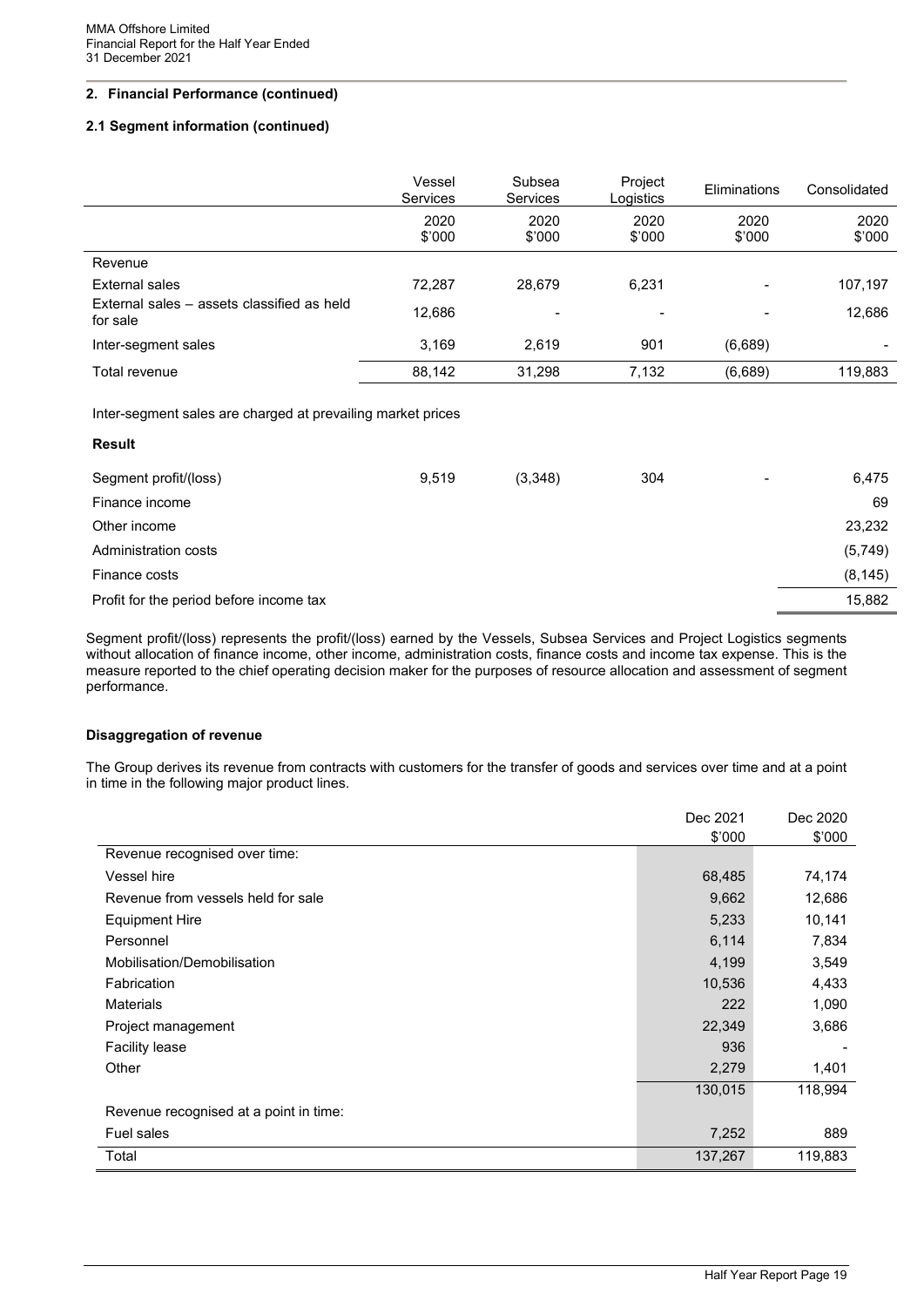# **2. Financial Performance (continued)**

#### **2.1 Segment information (continued)**

#### **Segment Assets**

The following is an analysis of the Group's assets by reportable segment:

|                                | Dec 2021<br>\$'000 | June 2021<br>\$'000 |
|--------------------------------|--------------------|---------------------|
| Vessel Services <sup>(i)</sup> | 382,249            | 387,250             |
| Subsea Services <sup>(i)</sup> | 31,647             | 30,581              |
| <b>Project Logistics</b>       | 27,647             | 2,761               |
| Unallocated                    | 76.901             | 106,652             |
| Total <sup>(ii)</sup>          | 518,444            | 527,244             |

(i) Vessel and Subsea Services segment assets include assets held for sale (refer note 3.3)

(ii) Segment assets are held in both A\$ and US\$ denominated currencies. The US\$ assets are translated into A\$ using exchange rates prevailing at the end of the reporting period.

For the purposes of monitoring segment performance and allocating resources to a segment, all assets are allocated to a reportable segment other than cash and central administration assets.

#### **Other segment information**

|                          |                               |          | Additions to       |          |
|--------------------------|-------------------------------|----------|--------------------|----------|
|                          | Depreciation and amortisation |          | non-current assets |          |
|                          | Dec 2021                      | Dec 2020 | Dec 2021           | Dec 2020 |
|                          | \$'000                        | \$'000   | \$'000             | \$'000   |
| <b>Vessel Services</b>   | 12,692                        | 13,172   | 3,220              | 4,570    |
| Subsea Services          | 832                           | 2,179    | 440                | 186      |
| <b>Project Logistics</b> | 263                           | 378      |                    | 219      |
| Unallocated assets       | 1,774                         | 1,159    | 331                | 102      |
| Total                    | 15,561                        | 16,888   | 3,991              | 5,077    |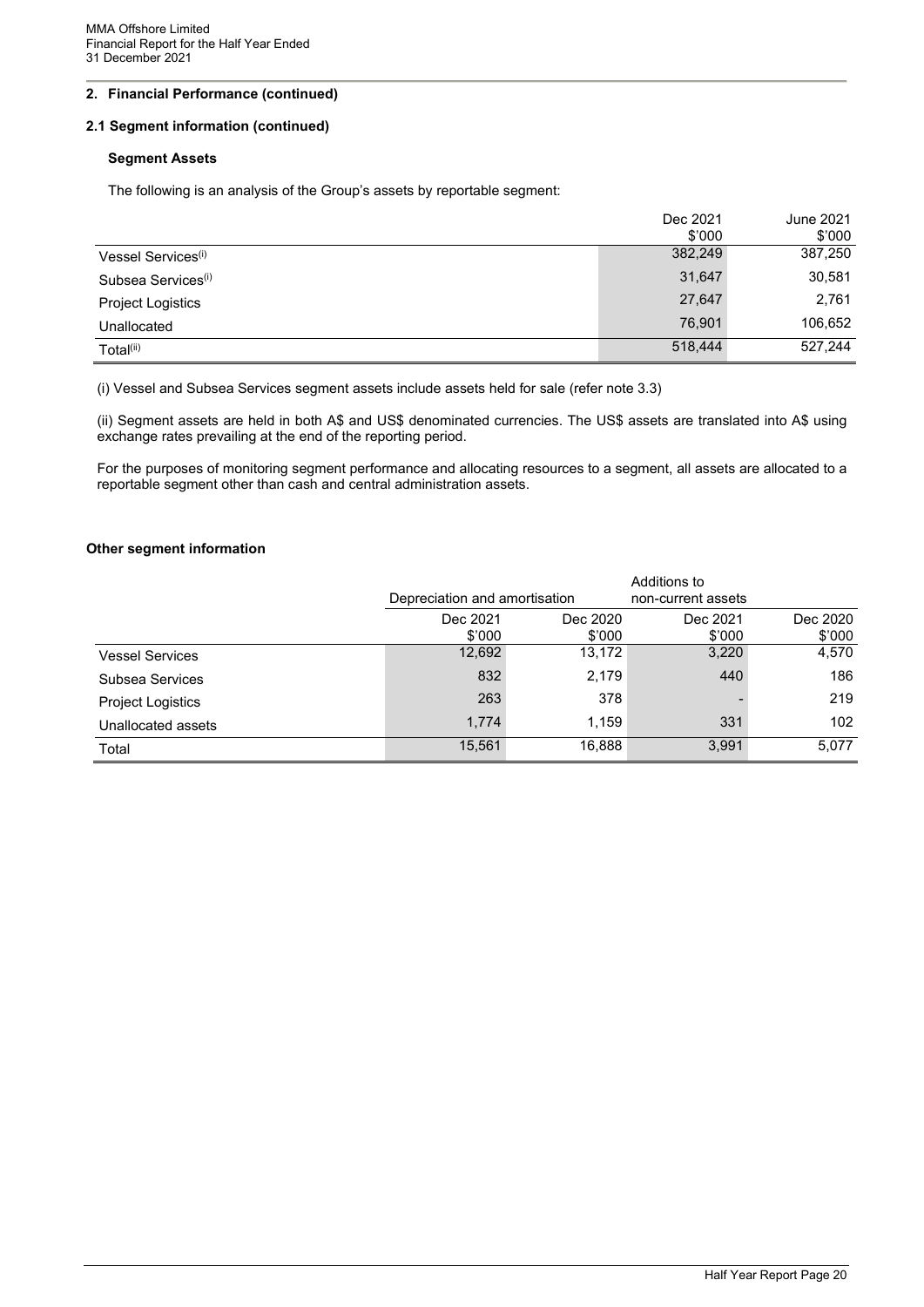### **2. Financial Performance (continued)**

#### **2.2 Other income and expenses**

|                                                                                                       | Dec 2021<br>\$'000 | Dec 2020<br>\$'000 |
|-------------------------------------------------------------------------------------------------------|--------------------|--------------------|
| Profit/(loss) for the period has been arrived at after recognising the following specific<br>amounts: |                    |                    |
| Other income and expenses                                                                             |                    |                    |
| Government grants(i)                                                                                  | 103                | 7.132              |
| Other gains and losses:                                                                               |                    |                    |
| Net foreign exchange gains/(losses)                                                                   | 220                | (857)              |
| Profit on disposal of property, plant & equipment                                                     | 60                 |                    |
| Profit on disposal of assets held for sale                                                            |                    | 2,582              |
| Debt forgiveness on banking facility                                                                  |                    | 14,757             |
| Debt restructure costs                                                                                |                    | (382)              |
| Other income                                                                                          | 125                |                    |
| Total                                                                                                 | 508                | 23.232             |

(i) During the reporting period the group has received Government grants in Singapore of \$0.1 million (December 2020: \$0.6 million) and \$nil in Australia (December 2020: \$6.5 million) to assist in dealing with the impact of the COVID-19 pandemic.

Depreciation:

| Leasehold buildings and improvements                                                                                                         | 129    | 135            |
|----------------------------------------------------------------------------------------------------------------------------------------------|--------|----------------|
| <b>Vessels</b>                                                                                                                               | 12,596 | 12,049         |
| Plant and equipment                                                                                                                          | 999    | 1,357          |
| Computer software                                                                                                                            | 104    | 213            |
| Right-of-use assets                                                                                                                          | 1,733  | 3,135          |
| Total                                                                                                                                        | 15,561 | 16,888         |
| Impairment charges:<br>Impairment charges recognised on trade receivables<br>Allowance for credit loss reversal on trade receivable recovery | 991    | 110<br>(1,289) |
| Employee benefits:<br>Post-employment benefits                                                                                               |        |                |
| Defined contribution plans<br>Share based payments                                                                                           | 4,215  | 4,267          |
| Equity settled share based payments                                                                                                          | (92)   | 1.084          |
| Other employee benefits                                                                                                                      | 57,811 | 59,103         |
| Total                                                                                                                                        | 61,934 | 64,454         |

#### **2.3 Exchange rate movements**

The AUD:USD exchange rate decreased during the period, from \$0.75 to \$0.73. This has resulted in the current period exchange movements on items within Other Comprehensive Income and Statement of Cash Flows.

#### **2.4 Earnings per Share**

The calculation of basic and diluted earnings per share is based on the following:

|                                                                                              | Dec 2021<br>\$'000   | Dec 2020<br>\$'000   |
|----------------------------------------------------------------------------------------------|----------------------|----------------------|
| Profit/ (loss) for the period                                                                | (5,248)              | 15,521               |
|                                                                                              | Dec 2021<br>No. '000 | Dec 2020<br>No. '000 |
| Weighted average number of ordinary shares used for purpose of basic earnings per<br>share   | 359,328              | 172,145              |
| Effect of dilutive potential ordinary shares                                                 |                      | 3,519                |
| Weighted average number of ordinary shares used for purpose of diluted earnings per<br>share | 359,328              | 175.644              |

The weighted average number of shares, in the comparative period, used for the purposes of calculating both basic and diluted earnings per share have been adjusted to reflect the capital raising completed during the year ended 30 June 2021.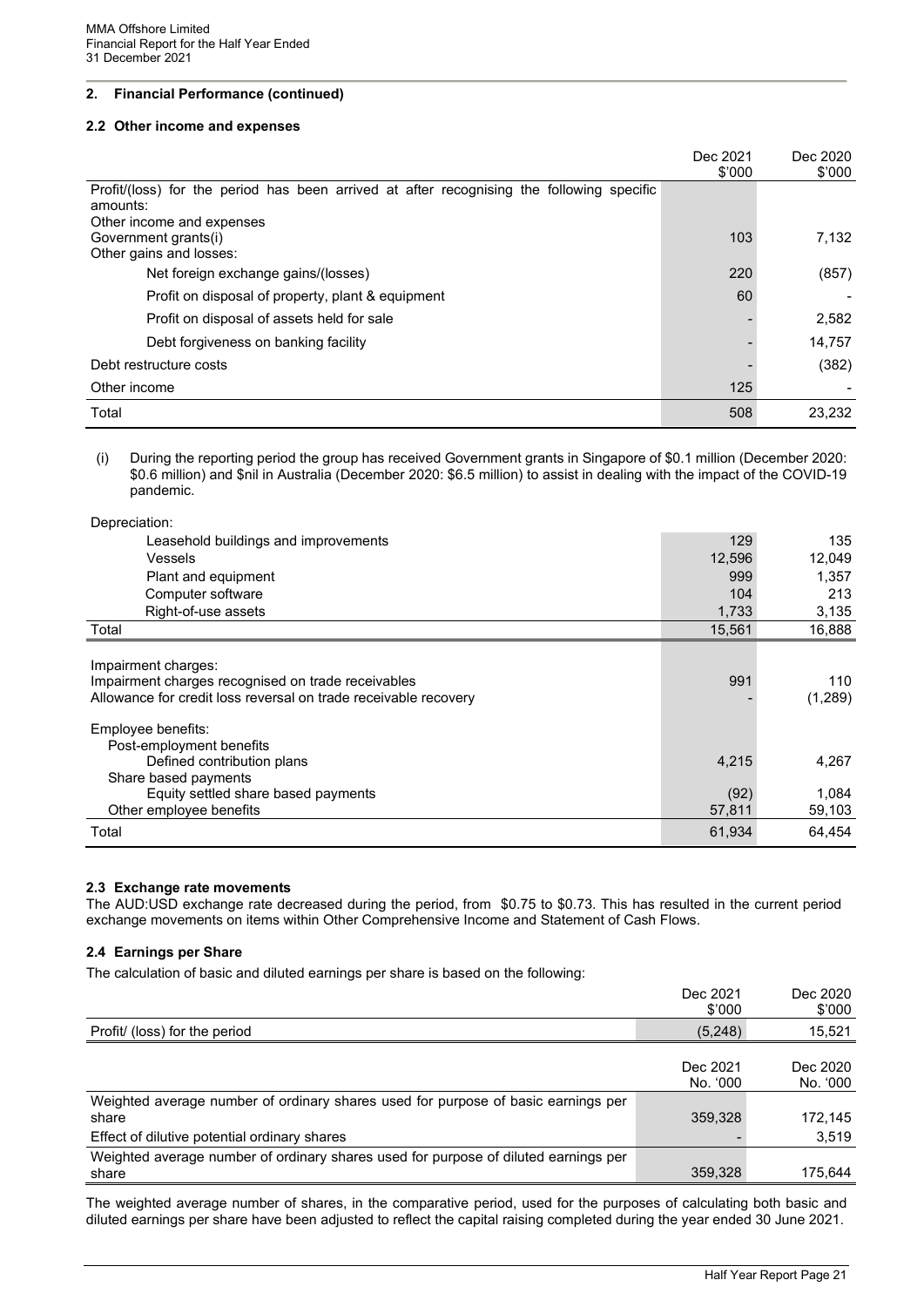# **3. Assets and Liabilities**

#### **3.1 Trade and Other Receivables**

|                                    | Dec 2021<br>\$'000 | June 2021<br>\$'000 |
|------------------------------------|--------------------|---------------------|
| Trade receivables                  | 82,716             | 66,409              |
| Allowance for expected credit loss | (19, 638)          | (19, 387)           |
| Other receivables                  | 6,889              | 2,842               |
| Total                              | 69,967             | 4 9,864             |

The credit period for customers is negotiated individually on a case by case basis. An allowance has been made for estimated irrecoverable trade receivable amounts arising from the past rendering of services.

The Group writes off a trade receivable when there is information indicating that the debtor is in significant financial difficulty and there is no realistic prospect of recovery. Subsequent recoveries of amounts previously written off are credited against the allowance account.

The Group measures the loss allowance for trade receivables at an amount equal to lifetime expected credit losses ("ECL") in two categories.

- 1. Where there has been no significant increase in credit risk since initial recognition, ECL's are collectively estimated using a provision matrix based on the Group's historical credit loss experience adjusted for factors that are specific to geographic region, general economic conditions and an assessment of current and forecast conditions at reporting date. This has resulted in ECL's being applied to debtors aged over 60 days in our international business.
- 2. Where there has been a significant change in credit risk, ECL's are individually estimated. This assessment is adjusted for factors that are specific to the debtor including their financial capacity to make payment, discussions with the debtor on the status of the receivable and any other information relevant to the assessment of the recoverability.

The following table shows the movement in lifetime ECL that has been recognised for trade receivables in accordance with the simplified approach set out in AASB 9:

|                                      | Collectively<br>Assessed | Individually<br>Assessed | Total  |
|--------------------------------------|--------------------------|--------------------------|--------|
|                                      | \$'000                   | \$'000                   | \$'000 |
| Balance as at 1 July 2021            | 265                      | 19,122                   | 19,387 |
| Additional credit loss allowance     | $\blacksquare$           | 991                      | 991    |
| Amounts recovered                    | $\overline{\phantom{a}}$ | (718)                    | (718)  |
| Amounts written off as uncollectible | $\blacksquare$           | (658)                    | (658)  |
| Foreign exchange gains and losses    | 6                        | 630                      | 636    |
| Balance as at 31 December 2021       | 271                      | 19,367                   | 19,638 |

| 3.2 Inventories  | Dec 2021<br>\$'000 | June 2021<br>\$3000 |
|------------------|--------------------|---------------------|
| Fuel – at cost   | 507                | 1,763               |
| Consumables      | 813                | 796                 |
| Work in progress | 136                | 132                 |
| Total            | 1,456              | ,691<br>2           |

Inventories are stated at the lower of cost or net realisable value.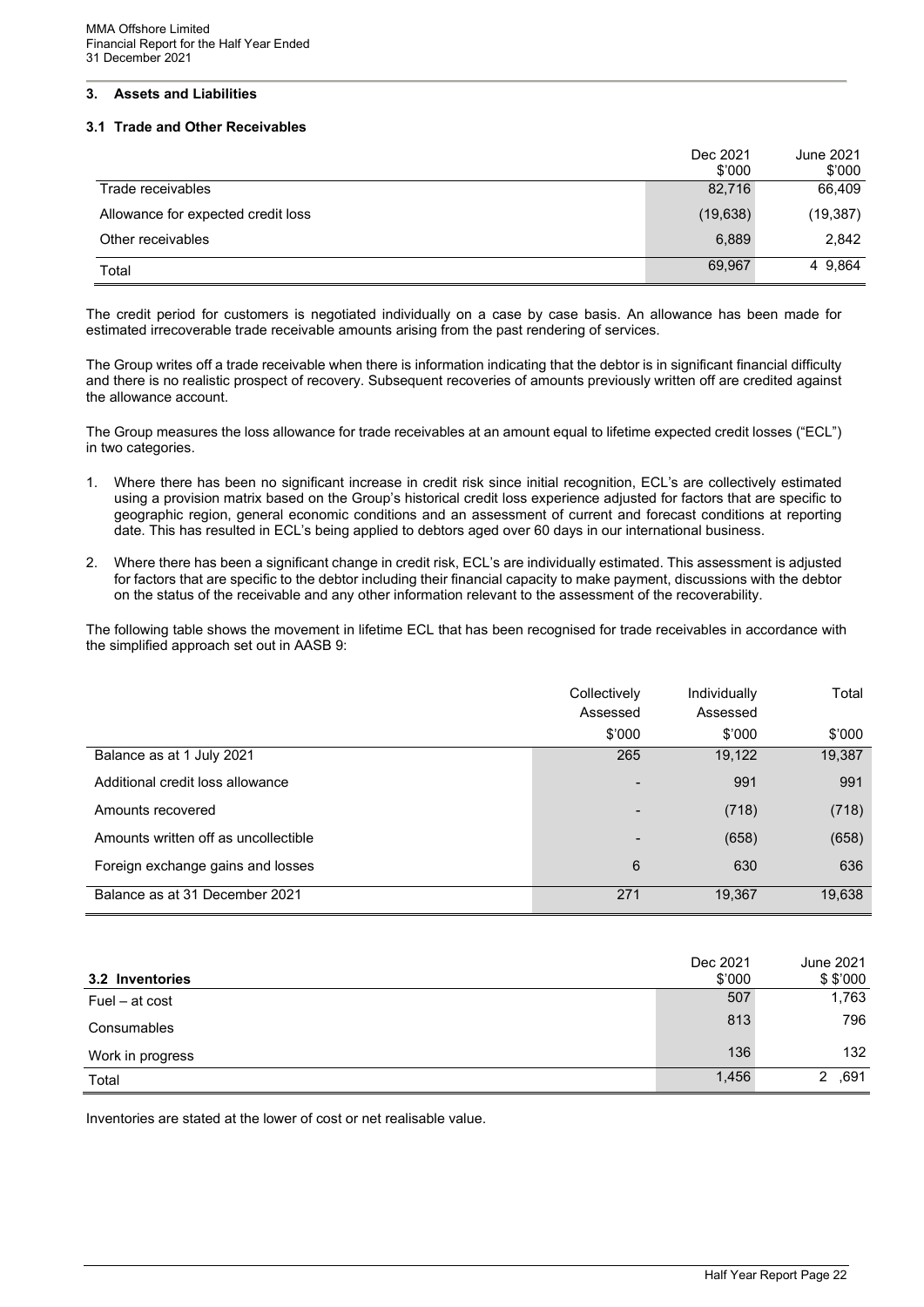#### **3.3 Assets Classified as Held for Sale**

Non-current assets are classified as held for sale if their carrying amount will be recovered principally through a sale transaction rather than through continuing use and a sale is considered highly probable. They are measured at the lower of their carrying amount or fair value less costs of disposal. An impairment loss is recognised for any initial write-down of the asset to fair value less costs of disposal. Information regarding the assets held for sale in the Statement of Financial Position is presented below.

At 31 December 2021, the Company holds 8 non-core vessels within the fleet to be disposed of. The carrying value of assets classified as held for sale is as follows:

|                        | Dec 2021 | June 2021 |
|------------------------|----------|-----------|
|                        | \$'000   | \$'000    |
| Vessels                | 31,655   | 30,662    |
| Subsea - ROV Equipment | 23       | 20        |
| <b>Total</b>           | 31,678   | 30,682    |

#### **3.4 Property, Plant & Equipment**

| Period ended 31 December 2021                   | <b>Buildings and</b><br>Improvements<br>at cost<br>\$'000 | <b>Vessels</b><br>at cost<br>\$'000 | Plant and<br>Equipment at<br>cost<br>\$'000 | Total<br>\$'000 |
|-------------------------------------------------|-----------------------------------------------------------|-------------------------------------|---------------------------------------------|-----------------|
|                                                 |                                                           |                                     |                                             |                 |
| At 1 July 2021                                  |                                                           |                                     |                                             |                 |
| Gross carrying amount                           | 15,370                                                    | 654,494                             | 15,128                                      | 684,992         |
| Accumulated depreciation and impairment loss    | (13, 640)                                                 | (330, 874)                          | (7,079)                                     | (351, 593)      |
| Carrying amount                                 | 1,730                                                     | 323,620                             | 8,049                                       | 333,399         |
|                                                 |                                                           |                                     |                                             |                 |
| Additions                                       | 43                                                        | 3,194                               | 754                                         | 3,991           |
| Disposals                                       | (633)                                                     | (779)                               |                                             | (1, 412)        |
| Depreciation                                    | (129)                                                     | (12, 596)                           | (999)                                       | (13, 724)       |
| Effect of foreign currency exchange differences | 16                                                        | 6,857                               | 93                                          | 6,966           |
| Total                                           | (703)                                                     | (3,324)                             | (152)                                       | (4, 179)        |
|                                                 |                                                           |                                     |                                             |                 |
| Balance at 31 December 2021                     |                                                           |                                     |                                             |                 |
| Gross carrying amount                           | 15,154                                                    | 667,191                             | 15,409                                      | 697,754         |
| Accumulated depreciation and impairment loss    | (14, 126)                                                 | (346, 896)                          | (7, 512)                                    | (368, 534)      |
| Carrying amount                                 | 1,028                                                     | 320,295                             | 7,897                                       | 329,220         |

Leasehold buildings and improvements, vessels and plant and equipment are stated at cost less, where applicable, accumulated depreciation and impairment losses. Cost includes expenditure that is directly attributed to the acquisition of the item.

Depreciation is recognised so as to write off the cost or valuation of assets less their residual values over their useful lives. Leasehold buildings and improvements are depreciated over the period of the lease or estimated useful life, whichever is the shorter, using the straight-line method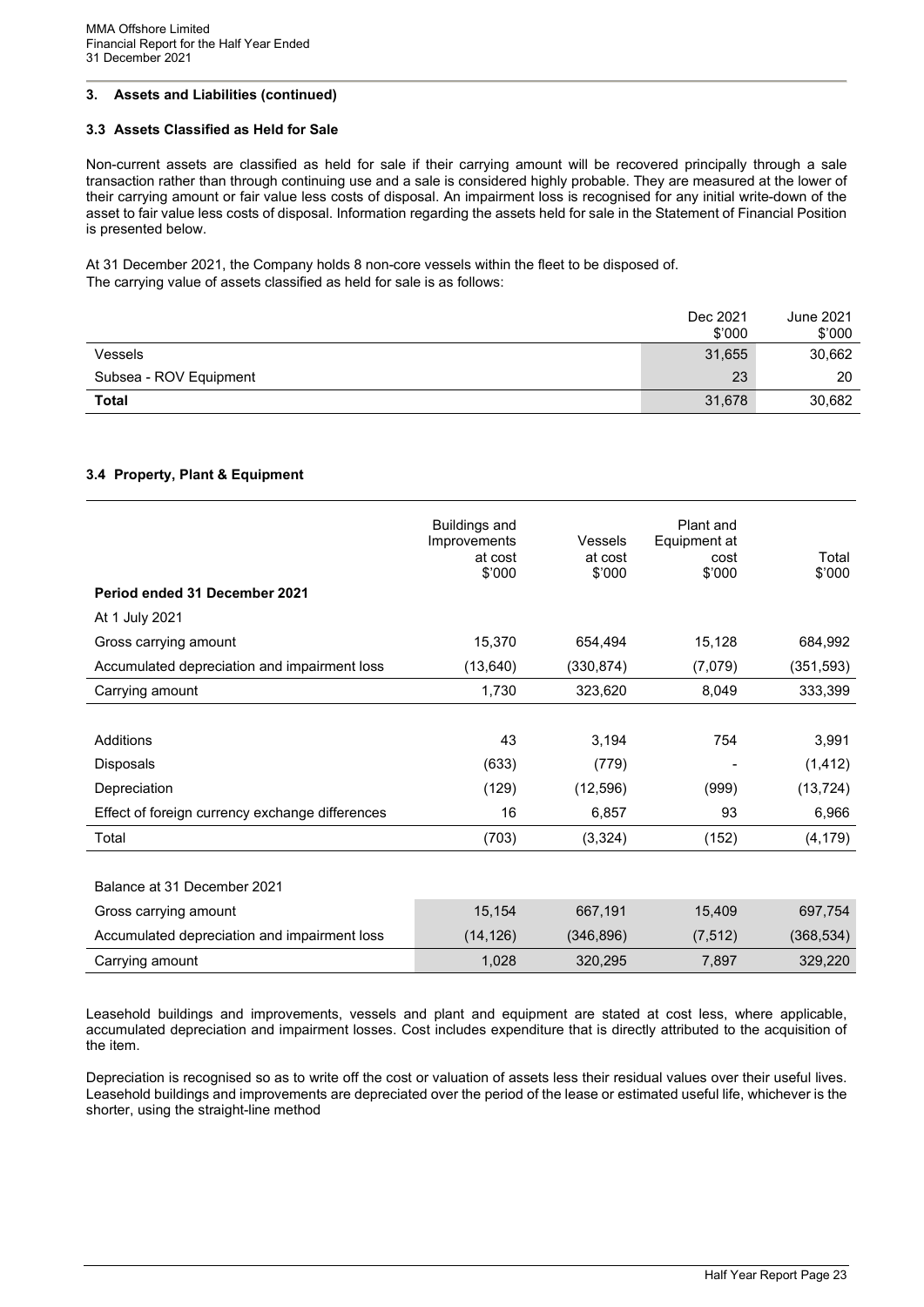#### **3.5 Right of use assets**

|                                              | Leasehold    |                |           |           |
|----------------------------------------------|--------------|----------------|-----------|-----------|
|                                              | Building and |                | Plant and |           |
|                                              | Improvements | <b>Vessels</b> | Equipment | Total     |
|                                              | \$'000       | \$'000         | \$'000    | \$'000    |
| At 1 July 2021                               |              |                |           |           |
| Gross carrying amount                        | 17,137       | 3,125          | 1,273     | 21,535    |
| Accumulated depreciation                     | (7, 718)     | (3,089)        | (790)     | (11, 597) |
| <b>Carrying Amount</b>                       | 9,419        | 36             | 483       | 9,938     |
|                                              |              |                |           |           |
| Additions                                    |              |                |           |           |
| Disposals                                    | (44)         |                | (465)     | (509)     |
| Depreciation                                 | (1, 841)     | (37)           | 144       | (1,734)   |
| Lease remeasurements                         |              |                | 41        | 41        |
| Total                                        | (1,885)      | (36)           | (279)     | (2,202)   |
| Balance at 31 December 2021                  |              |                |           |           |
| Gross carrying amount                        | 16,953       | 3,125          | 624       | 20,886    |
| Accumulated depreciation and impairment loss | (9, 419)     | (3, 125)       | (421)     | (13, 150) |
| <b>Carrying Amount</b>                       | 7,534        |                | 204       | 7,736     |

#### **3.6 Impairment of non-current assets**

The Group performs a review of non-current asset values at each reporting period and whenever events occur or changes in circumstances indicate that the carrying amount of an asset group may be impaired. Market conditions are monitored for indications of impairment for all of the Group's operating assets and where such indications are identified, a formal impairment assessment is performed.

The Group has identified the following indicators of impairment at 31 December 2021:

- the carrying amount of the net assets of the Group is greater than the Company's market capitalisation; and
- challenging market conditions in both Australia and internationally as the impact of the COVID-19 pandemic continues to impact across the industry.

As a result, the Group assessed the recoverable amounts of the Vessels, Subsea and Project Logistics Cash-Generating Units ('CGU').

#### **Impairment testing**

The assessment resulted in nil impairment charges or reversals being included in profit or loss. (31 December 2020: Nil)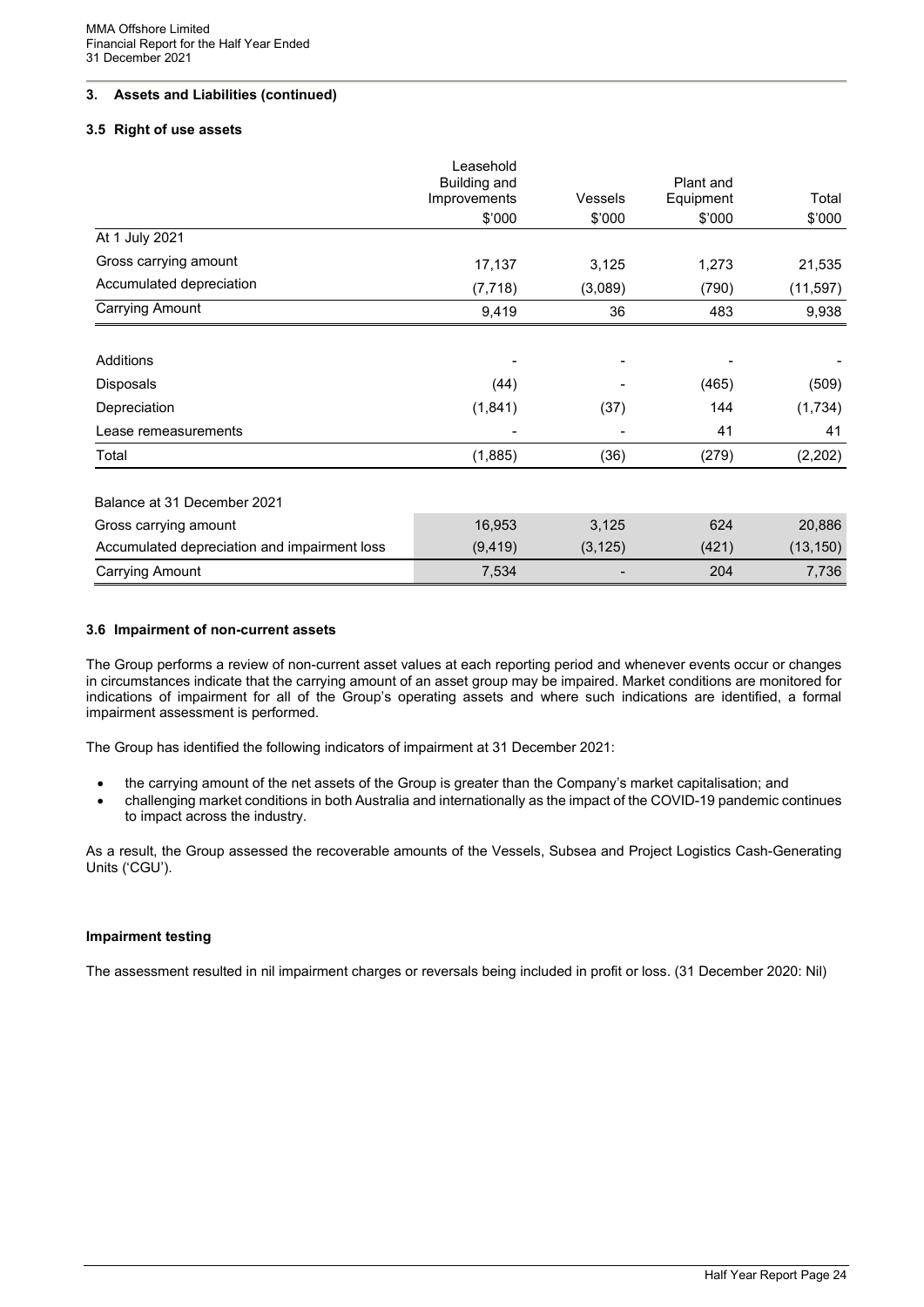#### **3.6 Impairment of non-current assets (continued)**

The inputs used in deriving the recoverable amount of each CGU is categorised in accordance within the following levels of the fair value hierarchy:

| CGU                   | Level $3^{(i)}$<br>\$'000 | Recoverable<br>Amount<br>\$'000 |
|-----------------------|---------------------------|---------------------------------|
| <b>Vessels</b>        |                           |                                 |
| Continuing operations | 319,785                   | 319,785                         |
| Held for sale         | 31,655                    | 31,655                          |
| Subsea                |                           |                                 |
| Continuing operations | 21,564                    | 21,564                          |
| Held for sale         | 23                        | 23                              |
| Project Logistics     | 6,916                     | 6,916                           |
|                       |                           |                                 |

(i) Level 3 inputs are unobservable inputs used to measure fair value. In our Vessels calculations, the inputs used are based on both observable and unobservable market data prepared by an independent valuation consultant together with internally determined valuations. Due to the unobservable market data and internal valuation components of the valuations, the inputs are considered Level 3.

In our Subsea and Project Logistics calculations, the inputs are based on unobservable market data and internal estimates and assumptions resulting in the classification as Level 3.

#### **Industry Conditions**

This financial year has seen an improvement in overall market conditions with 2 major factors at play;

- 1. COVID-19<br>2 Oil Prices
- **Oil Prices**

The impact of the COVID-19 pandemic and subsequent mutations continue to create uncertainty in the market place globally. While the vaccine roll out is in progress globally, there remains significant uncertainty about the logistics of planning for longer term projects. Please refer to the Review of Operations for a more detailed summary of the continued impact during the reporting period.

During the 6 months to 31 December 2021 the brent oil price has traded in a range between from USD 74/bbl in June 2021 to USD 85/bbl, with prices stabilising at USD 78/bbl at 31 December 2021. We also note improvements subsequent to 31 December up to USD 91/bbl. While the improvements and increased stability of the oil price are positive, there still exists some uncertainty as to the levels which the price will settle on a longer term basis.

#### **Vessels**

A group of non-core vessels in the fleet were classified as being held for sale as at 30 June 2020. This classification has resulted in two separate fair value assessments for the fleet, being those core vessels used for continuing operations and those non-core vessels that are held for sale.

#### **Vessels - Continuing Operations**

The recoverable amount of the core vessels was determined using a market-based approach, reflecting the value which could be expected to be realised through the disposal of the vessels, in an orderly market, on an "as is where is" basis between a willing buyer and willing seller.

An independent valuation of the fleet was undertaken by a specialist marine valuation consultancy and shipbroking company. In preparing their valuation report, some of the factors they considered include the current market conditions in which the vessels operate, a review of recent market sales of similar vessels, consideration of the specification and earnings potential of each vessel and the inherent value and replacement cost of each vessel.

A key input into the recoverable amount of the CGU was the application of a discount to the independent vessel valuation to reflect the amount which would be achieved if the fleet was disposed of in one single transaction. The Board have increased this discount to 17.9% for the current period from 15.8% at June 2021. This specific rate has been used as it falls within the range specified by the independent valuer and is the breakeven point at which there is nil impairment.

Consistent with previous periods, selling costs are also assumed to be 2% of the vessel sales value.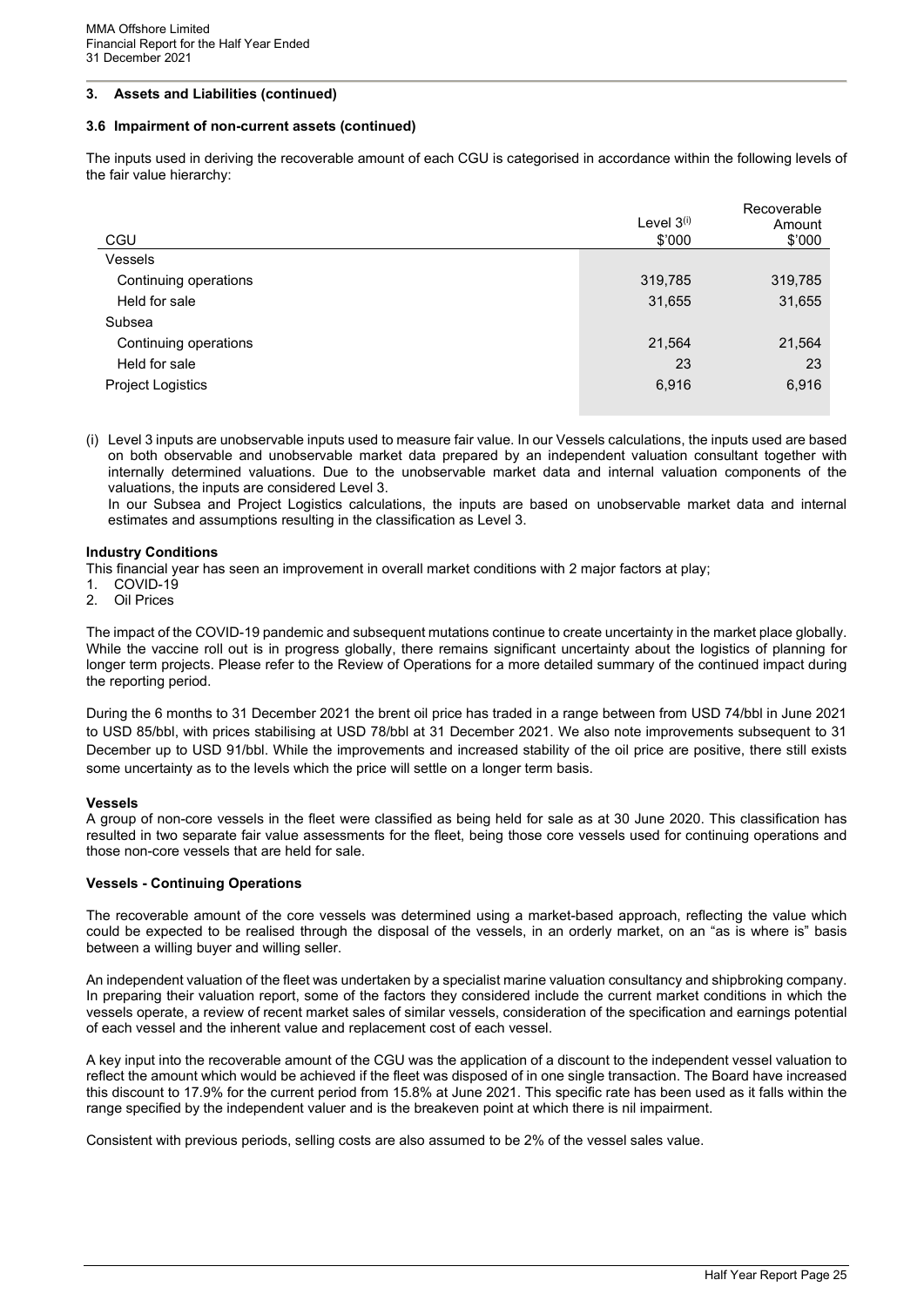#### **3.6 Impairment of non-current assets (continued)**

The following factors were taken into account by the board in adopting this value:

- the movement in the oil price during the period
- the continuing impact of the COVID-19 pandemic
- the adopted % being within the range provided by the valuer

#### **Key assumptions and sensitivity**

The Fair Value Less Cost of Disposal (FVLCOD) method requires an estimate of the current market value of the assets and the costs that would be associated with a disposal of the assets. In estimating the current market value of the assets, the Group engaged experienced and qualified valuers to perform valuations. Estimates have also been made on the discount to the independent vessel valuation to reflect the amount which would be achieved if the fleet was disposed of in one single transaction, plus the selling costs associated with the sale.

The following provides information on the assumptions made in determining the fair value of the vessels, together with a sensitivity analysis showing the potential impact on the vessel carrying value based on the movement (increase or decrease) in the assumption.

| <b>Assumption</b> | <b>Rate used</b> | <b>Sensitivity movement</b> | Change in carrying<br>value<br>\$'000 |
|-------------------|------------------|-----------------------------|---------------------------------------|
| En bloc discount  | 17.9%            | 2.5%                        | 9.736                                 |
| Selling costs     | 2.0%             | $0.5\%$                     | 1.673                                 |

#### **Vessels - Held for Sale**

The recoverable amount of the non-core vessels was determined using a market based approach, reflecting the value which could be expected to be realised through an accelerated sale program.

- In assessing the fair value of the non-core vessels, the Company has taken into consideration the following factors:
	- the current market values assessed by the independent specialist marine consultancy and broking company
	- the recent market evidence of deemed distressed sales of vessels of similar age and classification
	- the forecast costs the Company would incur in holding the respective vessels
	- the accelerated timing in which the Company wants to complete the sales

In updating the values at 31 December, the Group also took into account current vessel sales contracts, marketing activities and negotiations.

The price that would be expected to be received in these circumstances for these non-core vessels would be less than if sold in an orderly transaction with no time restrictions to complete the sale.

#### **Key assumptions and sensitivity**

The FVLCOD method requires an estimate of the current market value of the vessels and costs that would be associated with a disposal of the assets. In estimating the current market value of the vessels and the value to be achieved in an accelerated sale, estimates have been made about the fair value to be realised. If the value to be realised was 5% higher or lower then the impairment on these vessels would decrease or increase by \$1.7 million.

#### **Subsea**

Items of plant & equipment from the Subsea CGU were classified as being held for sale as at 30 June 2020. This classification has resulted in two separate recoverable value assessments, being for the ongoing business and the plant & equipment that is held for sale.

#### **Subsea - Continuing Operations**

To assess the recoverable amount of the Subsea CGU, a ViU assessment was performed using five year forecast cash flows and a terminal value.

There were no changes in the underlying assumptions used for the assessment as at 31 December 2021, except for expected cashflows for the 6 months to 30 June 2022 being updated to reflect recent forecasts. In determining the forecast revenues and operating expenses, consideration has been given to the following:

- current and potential new contracts for the Subsea business
- current and expected tendering activities
- expected Subsea services activity in the region
- cost of running the business including labour and overheads
- project work has been budgeted by applying estimated gross margins, based on historical results, to the estimated revenues of projects
- in assessing future revenues, potential projects are identified with estimates of their total revenue. A likelihood of success % is then applied to the revenue to reflect a risk weighted likely revenue amount

A discount rate of 10.96% has been used for ViU assessments.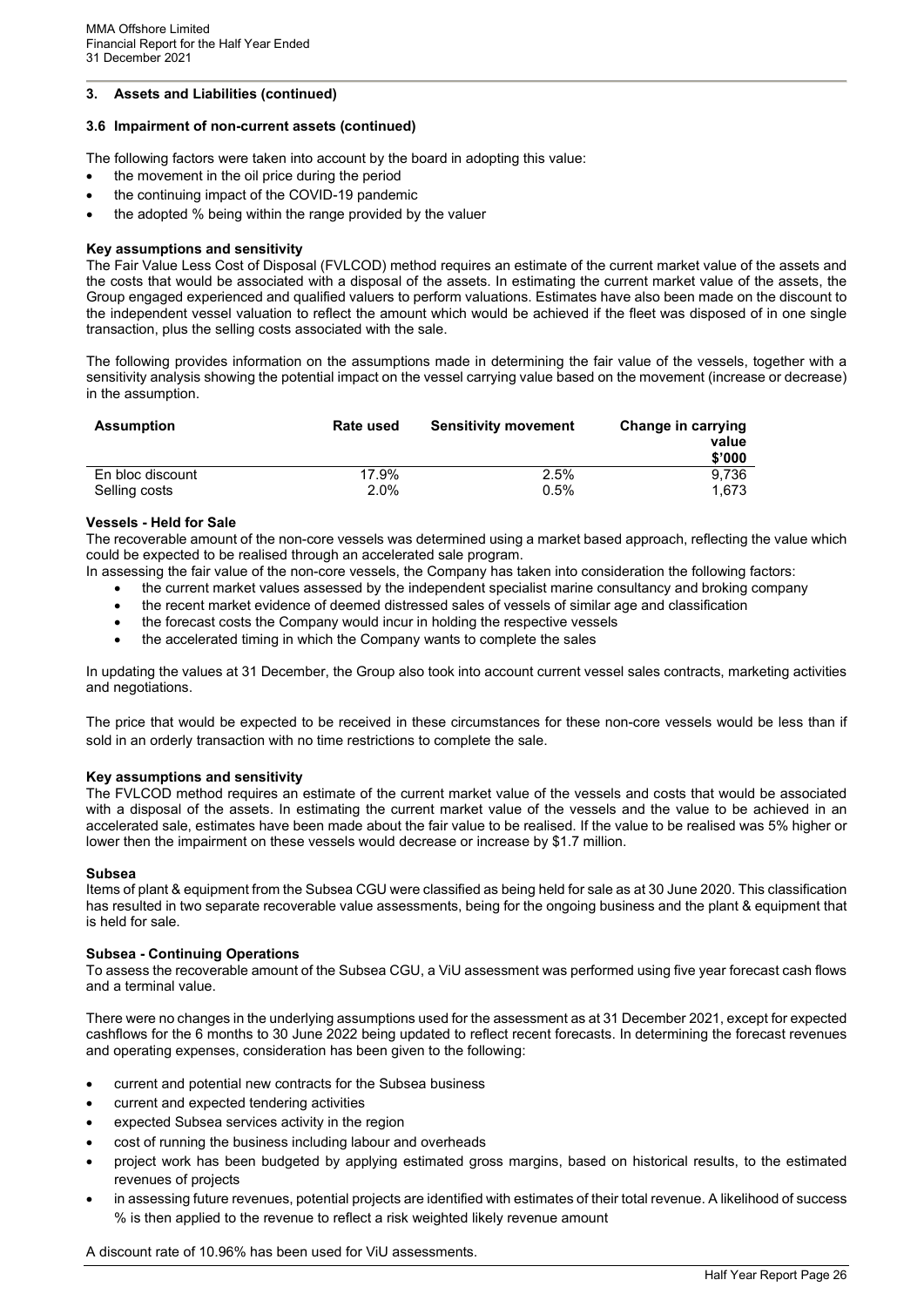#### **3.6 Impairment of non-current assets (continued)**

In the budget approved by the board, forecast revenues have been decreased for the FY22 year to reflect the continuing impact of the COVID-19 pandemic from the second half of FY21. In FY23 and FY24, revenues are budgeted to increase on the assumption of an increase in activity in these years. Nil revenue growth in FY24 and FY25 has been assumed to adopt a conservative position, with terminal year growth of 2% reflecting a long term inflation rate estimate.

#### **Key assumptions and sensitivity**

The recoverable value of the Subsea assets in the current year was assessed using a ViU approach. The estimation of future cashflows has been prepared based on approved group budgets with estimates and assumptions regarding future revenue growth rates, operating margins and discount rates.

The following provides information on the assumptions made in determining the recoverable value of the assets, together with a sensitivity analysis showing the potential impact on the carrying value based on the movement (increase or decrease) in the relevant estimate or assumption.

| <b>Assumption</b>         | <b>Rate used</b> | <b>Sensitivity movement</b> | Increase/(Decrease) in<br>recoverable value<br>\$'000 |
|---------------------------|------------------|-----------------------------|-------------------------------------------------------|
| Discount rate             | 11.0%            | $+0.5%$                     | (1, 811)                                              |
|                           |                  | $-0.5\%$                    | 2.024                                                 |
| Terminal year growth rate | $2.0\%$          | $+0.5%$                     | 1.125                                                 |
|                           |                  | $-0.5\%$                    | (1,006)                                               |

#### **Subsea - Held for Sale**

The majority of Subsea assets classified as held for sale were disposed of during the reporting period. The remaining items are still held at their expected recoverable value.

#### **Project Logistics**

To assess the recoverable amount of the Project Logistics CGU, a ViU assessment was performed using five year forecast cash flows and a terminal value.

It was noted that the segment has non current assets with written down values of \$1.3 million. All other assets relate to working capital for day-to-day operations with an increase this period reflecting higher levels of activity for the segment.

In determining the forecast revenues and operating expenses, consideration has been given to the following:

- current and potential new contracts for the Project Logistics business
- current and expected tendering activities
- expected Project Logistics services activity in the region
- cost of running the business including labour and overheads
- project work has been budgeted by applying estimated gross margins, based on historical results to the estimated revenues of projects
- in assessing future revenues, potential projects are identified with estimates of their total revenue. A likelihood of success % is then applied to the revenue to reflect a risk weighted likely revenue amount

A discount rate of 10.96% has been used for ViU assessments.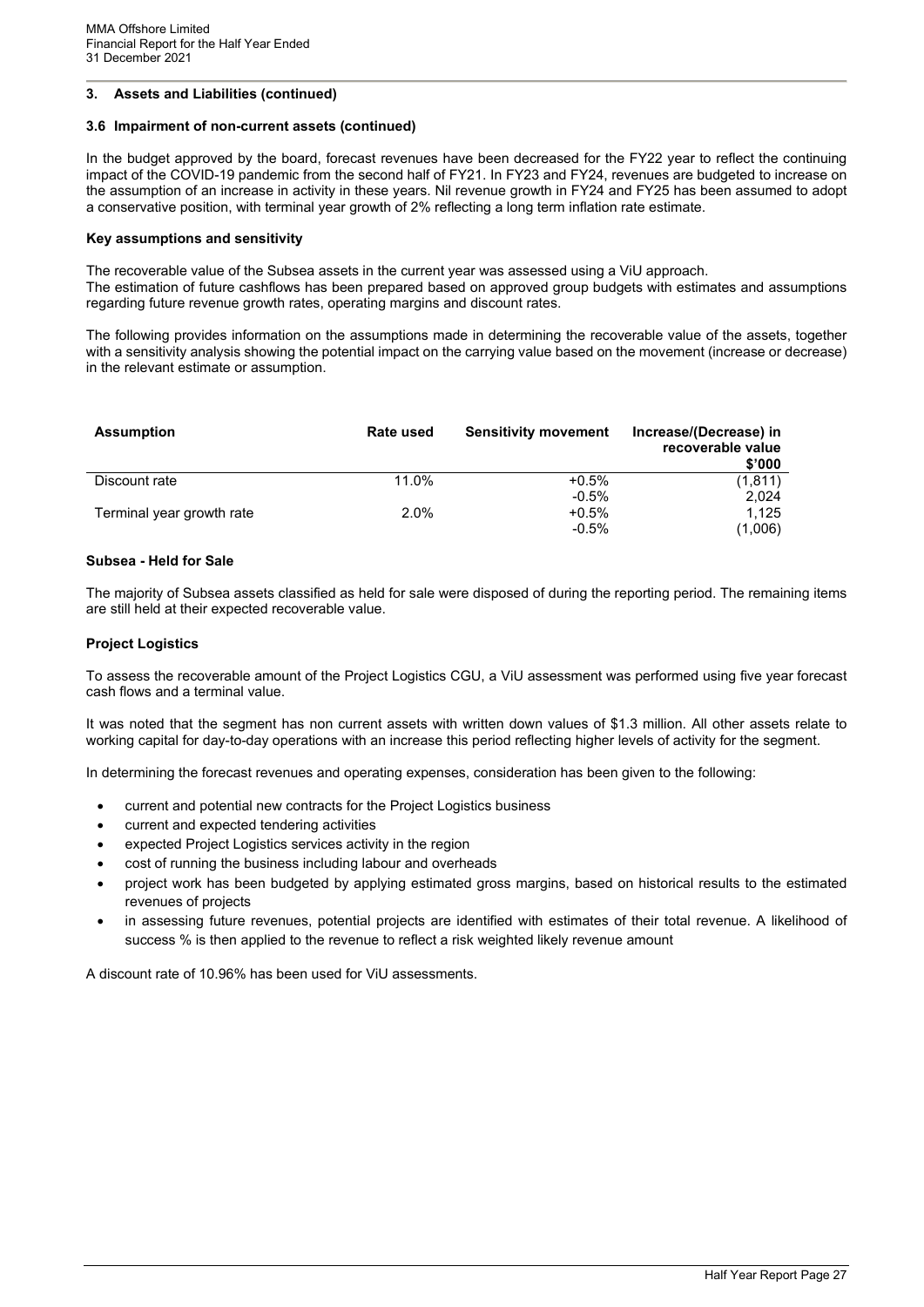#### **3.7 Investment in associate**

In November 2021, the Group acquired a 49.9% interest in Global Aqua Survey (GAS) Ltd, a subsea company operating in Taiwan. The consideration for the investment was 42.5 million New Taiwan dollars (A\$2.1m). The investment is accounted for using the equity method in these consolidated financial statements

| Name of Joint Venture           | <b>Principal Activity</b> | <b>Principal place</b><br>of business | Proportion of ownership interest and | voting rights held by group |
|---------------------------------|---------------------------|---------------------------------------|--------------------------------------|-----------------------------|
|                                 |                           |                                       | Dec 2021                             | <b>June 2021</b>            |
| Global Aqua Survey Ltd<br>(GAS) | Subsea                    | Taiwan                                | 49.90%                               |                             |
| 3.8 Trade and Other Payables    |                           |                                       | Dec 2021<br>\$'000                   | <b>June 2021</b><br>\$'000  |
| Trade payables                  |                           |                                       | 11,821                               | 8,675                       |
| Other payables and accruals     |                           |                                       | 36,021                               | 26,895                      |
| Goods and services tax payable  |                           |                                       | 1,103                                | 660                         |
| Total                           |                           |                                       | 48,945                               | 36,230                      |

| 3.9 Borrowings              | Dec 2021<br>\$'000 | <b>June 2021</b><br>\$'000 |
|-----------------------------|--------------------|----------------------------|
| Secured – at amortised cost |                    |                            |
| Current                     |                    |                            |
| Bank loans                  | 5,000              | 15,568                     |
| Total                       | 5,000              | 15,568                     |
|                             |                    |                            |
| Non-Current                 |                    |                            |
| Bank loans                  | 142,574            | 147,932                    |
| Total                       | 142,574            | 147,932                    |

#### **Reconciliation of liabilities arising from financing activities:**

The table below details changes in the Group's liabilities arising from financing activities, including both cash and non cash changes.

|                                    | Total     |
|------------------------------------|-----------|
|                                    | \$'000    |
| Balance at 1 July 2021             | 163,500   |
| Repayment of loan                  | (18, 781) |
| Non-cash foreign exchange movement | 2,855     |
| Balance at 31 December 2021        | 147,574   |

As disclosed in the 2021 Annual Report, MMA has granted an option to a third party for the purchase of the Company's interest in the Batam Facility for a price of US\$15 million. The option to purchase may be exercised at any time prior to 12 March 2024. In accordance with the terms of the group syndicated facility, if they exercise their option and the transaction completes prior to 31 March 2022, then the proceeds are required to be repaid to the banking syndicate.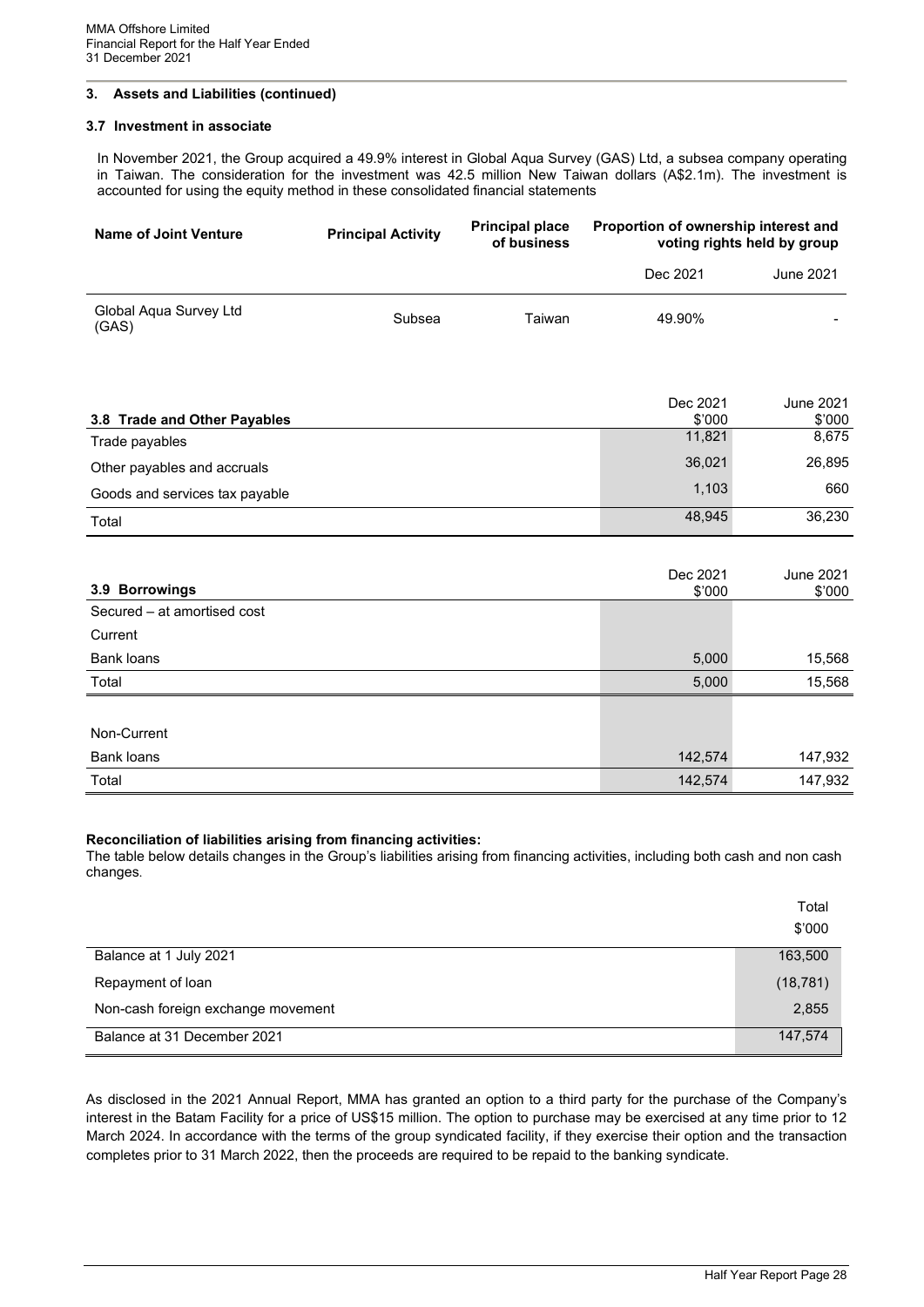| 3.10 Provisions                        | Dec 2021<br>\$'000 | June 2021<br>\$'000 |
|----------------------------------------|--------------------|---------------------|
| Current                                |                    |                     |
| Ongoing legal claims                   | 3,424              | 11,936              |
| Employee benefits - annual leave       | 7,203              | 5,844               |
| Employee benefits - long service leave | 5,276              | 5,438               |
| Total                                  | 15,903             | 23,218              |
|                                        |                    |                     |
| Non-Current                            |                    |                     |
| Employee benefits - long service leave | 39                 | 112                 |

As disclosed by Australian Stock Exchange (ASX) announcement on 23 June 2021 and in the 2021 annual report, a final arbitration award was made against a wholly owned subsidiary of MMA on 22 June 2021.

On 14 September 2021 MMA announced to the ASX it had filed an application with the High Court of Singapore, seeking orders to set aside the final award.

On 15 October 2021 MMA entered into a Deed of Settlement relating to the claim with the following key conditions

- MMA's application to set aside proceedings will continue in the court
- MMA made a provisional payment of S\$8.7 million on 1 November 2021 under the arbitration award. In consideration for this payment, no interest will accrue on the Arbitration Award amount (during the period pending final award by the High Court).
- In the event MMA are successful in setting aside the order, the S\$8.7 million will be returned to MMA (and this refund is secured by a bank guarantee provided by the counterparty).
- In the event MMA are unsuccessful in setting aside the order, MMA will be required to
	- $\circ$  pay S\$1.5 million within 30 days of the court order  $\circ$  pay a further S\$1.5 million within 12 months of the
	- pay a further S\$1.5 million within 12 months of the court order